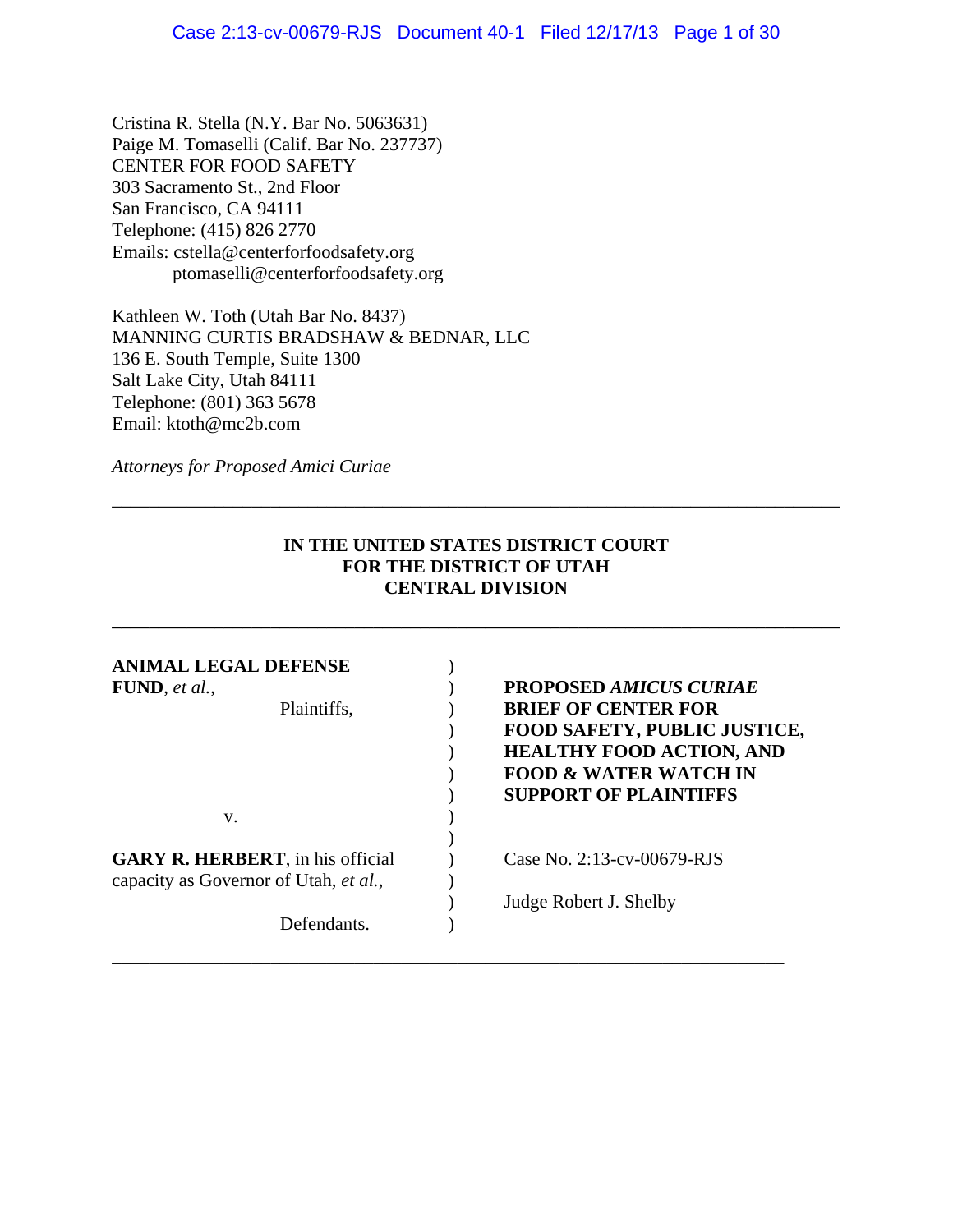# **TABLE OF CONTENTS**

| FOODBORNE ILLNESS ASSOCIATED WITH BEEF AND POULTRY PRESENTS<br>$\mathbf{I}$ .                                               |
|-----------------------------------------------------------------------------------------------------------------------------|
| INCIDENCES OF FOODBORNE ILLNESS ARE CLOSELY CONNECTED TO<br>II.                                                             |
| A. Slaughtering "Downer" Cows Increases the Risk that Mad Cow Disease,                                                      |
|                                                                                                                             |
|                                                                                                                             |
| B. Unsanitary Conditions on Egg and Poultry Farms Increase the Risk that                                                    |
| GOVERNMENT REGULATION ALONE HAS PROVEN INEFFECTIVE AT<br>III.                                                               |
| UNDERCOVER INVESTIGATIONS ARE CRITICAL TO DOCUMENTING,<br>IV.<br>EXPOSING, AND PREVENTING INHUMANE AND UNSANITARY PRACTICES |
|                                                                                                                             |
|                                                                                                                             |
|                                                                                                                             |
|                                                                                                                             |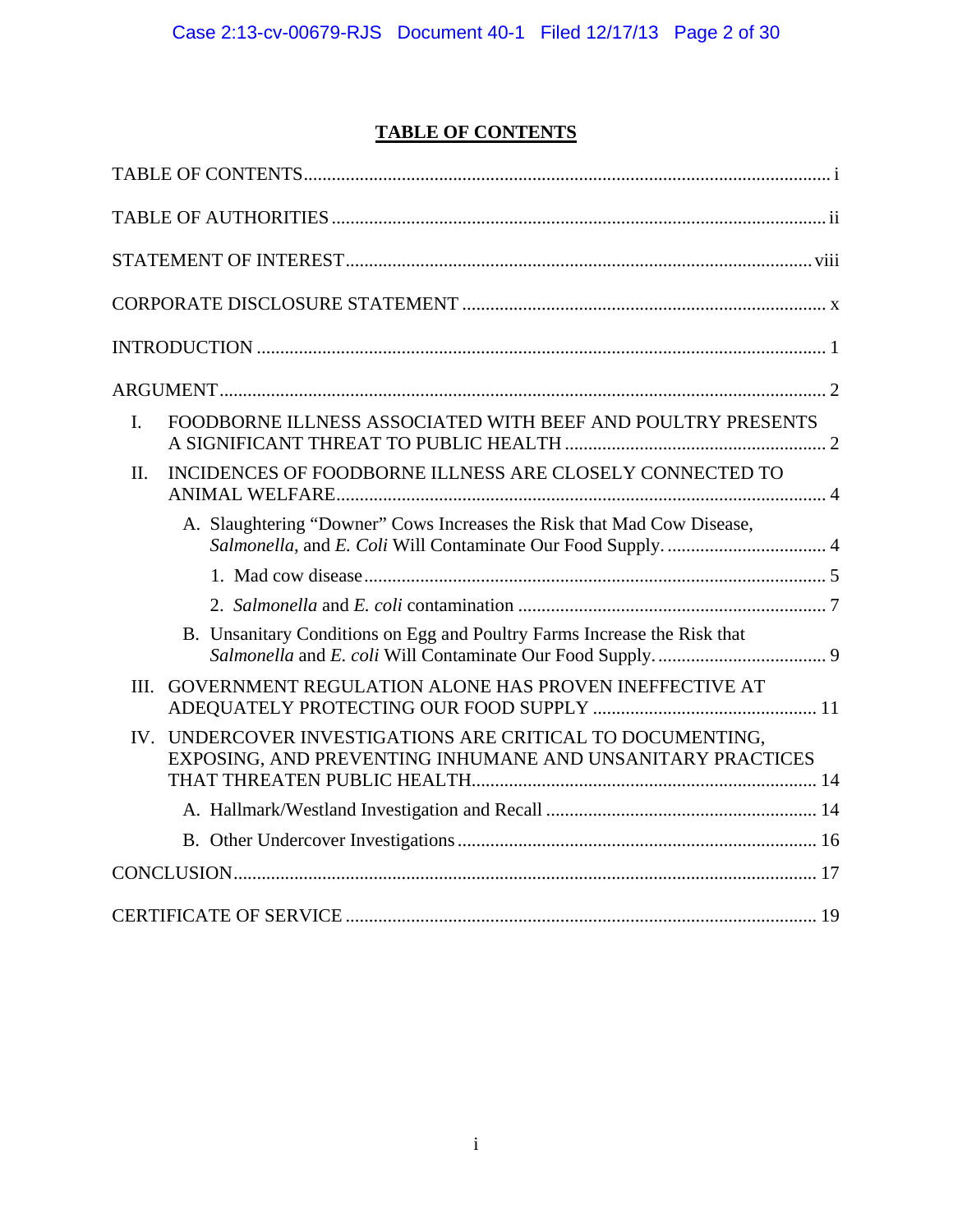# **TABLE OF AUTHORITIES**

# **Page(s)**

### **STATUTES AND REGULATIONS**

| <b>ADMINISTRATIVE MATERIALS</b>                                                                                                                                                                                                                                                                                |
|----------------------------------------------------------------------------------------------------------------------------------------------------------------------------------------------------------------------------------------------------------------------------------------------------------------|
| Letter from John W. Thorsky, FDA District Director, to Austin Decoster, Owner,<br>Quality Egg LLC (Oct. 15, 2010), available at<br>http://www.fda.gov/ICECI/EnforcementActions/WarningLetters/2010/ucm22                                                                                                       |
| Modernization of Poultry Slaughter Inspection, 77 Fed. Reg. 4408 (proposed Jan.                                                                                                                                                                                                                                |
| Statement by Secretary of Agric. Ed Schafer Regarding Hallmark/Westland Meat<br>Packing Company Two Year Product Recall, Feb. 17, 2008, available at<br>http://www.usda.gov/wps/portal/usda/usdamediafb?contentid=2008/02/0046.x                                                                               |
| U.S. Dep't of Agric., Food Safety and Inspection Serv., Current thinking on<br>measures that could be implemented to minimize human exposure to materials<br>that could potentially contain the bovine spongiform encephalopathy agent<br>(Jan. 15, 2002), available at                                        |
| U.S. Dep't of Agric., Office of the Inspector Gen., Audit Report: Animal and<br>Plant Health Inspection Service and Food Safety and Inspection Service:<br>bovine spongiform encephalopathy (BSE) surveillance program - Phase I<br>(Aug. 18, 2004), available at www.oig.usda.gov/webdocs/50601-9-final.pdf 4 |
| U.S. Dep't of Agric., Office of the Inspector Gen., Audit Report: Evaluation of<br>FSIS Management Controls Over Pre-Slaughter Activities (Nov. 2008),<br>available at http://www.usda.gov/oig/webdocs/24601-07-KC.pdf11, 12, 13, 15                                                                           |
| Use of Materials Derived From Cattle in Human Food and Cosmetics, 69 Fed.                                                                                                                                                                                                                                      |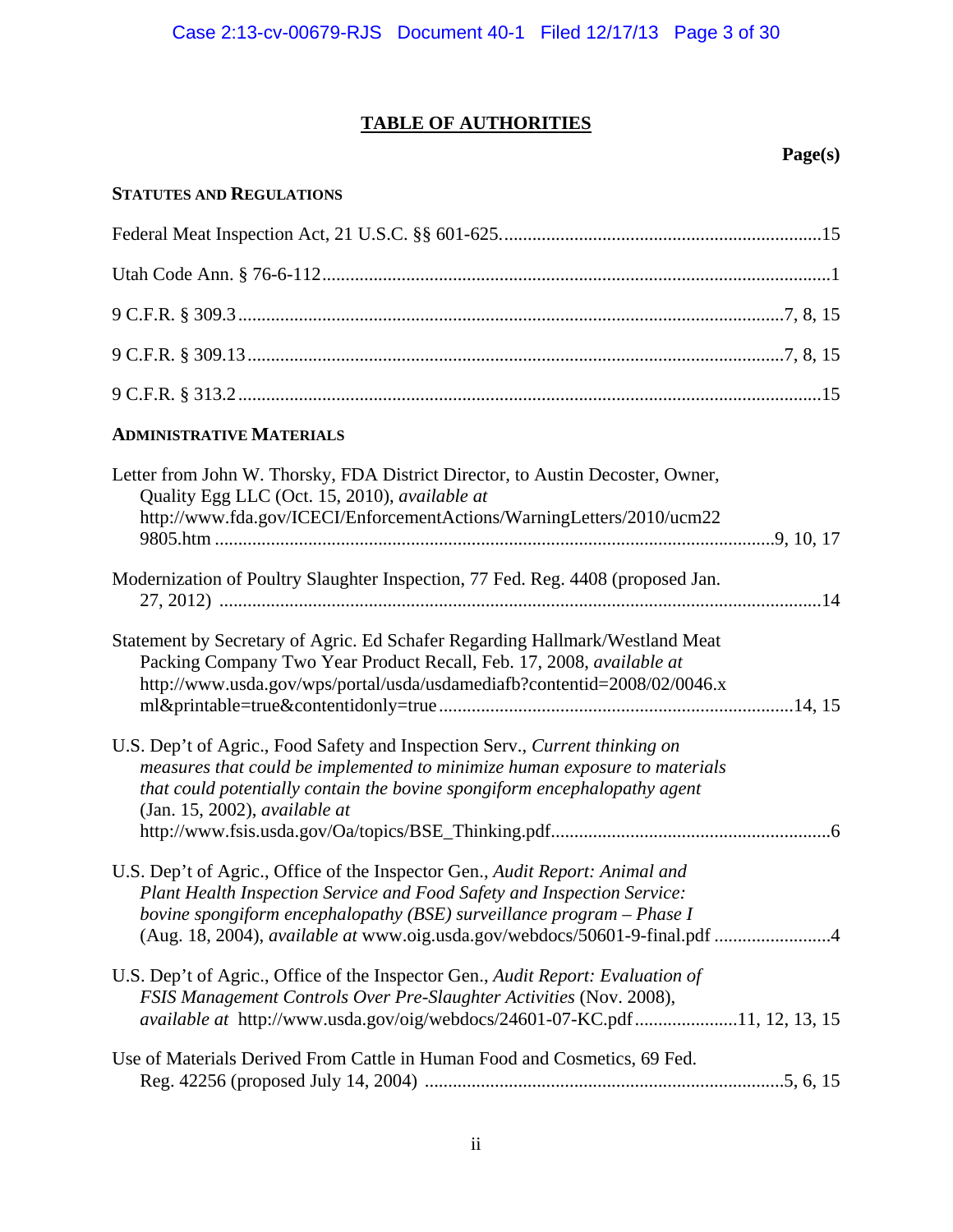# **LEGISLATIVE MATERIALS**

| Hearing Before the House Comm. on Overisght and Gov't Reform, Subcomm. on<br>Domestic Policy, 111th Cong. (Mar. 4, 2010) (statement of Wayne Pacelle),<br>available at                                                                                                                                     |
|------------------------------------------------------------------------------------------------------------------------------------------------------------------------------------------------------------------------------------------------------------------------------------------------------------|
| http://www.humanesociety.org/assets/pdfs/farm/pacelle_slaughter_030410.pdf 13                                                                                                                                                                                                                              |
| Hearing to Discuss the Recent Hallmark/Westland Meat Recall Before the U.S.<br>Senate Comm. on Appropriations, Subcomm. on Agric., Rural Dev., FDA,<br>and Related Agencies, 110th Cong. (Feb. 28, 2008) (statement of Wayne<br>Pacelle), available at http://www.humanesociety.org/assets/pdfs/farm/hsus- |
| <b>OTHER AUTHORITIES</b>                                                                                                                                                                                                                                                                                   |
| A. Gupta et al., <i>Emergence of multidrug-resistant</i> Salmonella enterica serotype<br>Newport infections resistant to expanded-spectrum cephalosporins in the                                                                                                                                           |
| Andrew Martin, Largest Recall of Ground Beef Is Ordered, New York Times<br>(Feb. 18, 2008), available at                                                                                                                                                                                                   |
| Associated Press, Recall Expands to more than half a billion eggs,<br>NBCNews.com, http://www.nbcnews.com/id/38741401/ns/health-<br>food_safety/t/recall-expands-more-half-billion-eggs/#.Uq_NMuKFdmp (last                                                                                                |
| C. L. Stull et al., A review of the causes, prevention, and welfare of                                                                                                                                                                                                                                     |
| C. M. Byrne et al., Characterization of Escherichia coli O157:H7 from downer<br>and healthy dairy cattle in the upper Midwest region of the United States, 69                                                                                                                                              |
| C. R. Helps et. al, Transfer of spinal cord material to subsequent bovine                                                                                                                                                                                                                                  |
| Compassion Over Killing, Dunkin' Donuts' Egg Supplier Exposed!,                                                                                                                                                                                                                                            |
| Ctrs. for Disease Control & Prevention, E. coli (Escherichia coli),                                                                                                                                                                                                                                        |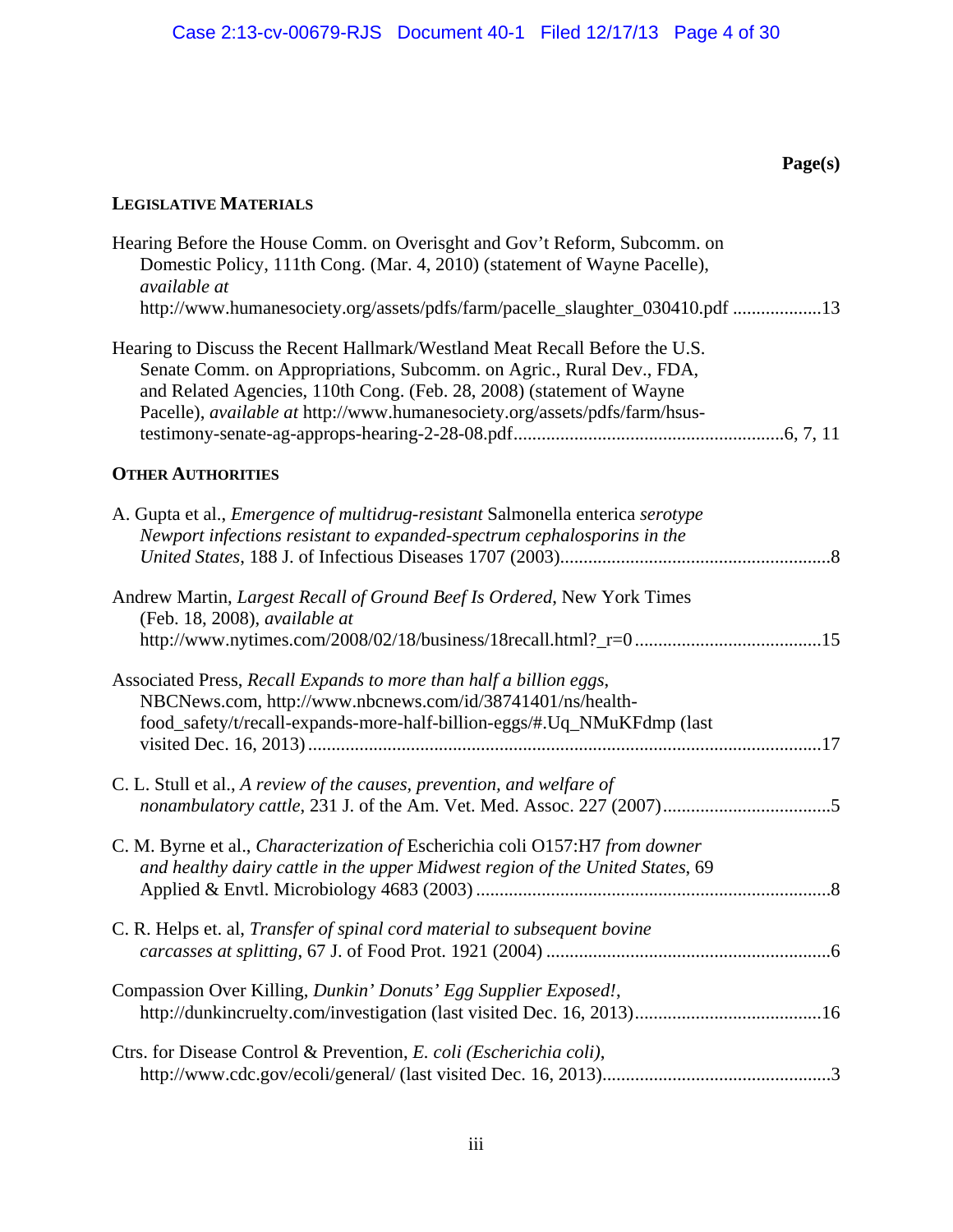| Ctrs. for Disease Control & Prevention, Tracking and Reporting Foodborne<br>Disease Outbreaks, http://www.cdc.gov/features/dsfoodborneoutbreaks/ (last                                                                                                                                            |  |
|---------------------------------------------------------------------------------------------------------------------------------------------------------------------------------------------------------------------------------------------------------------------------------------------------|--|
| Ctrs. for Disease Control & Prevention, 2011 Estimates of Foodborne Illness in<br>the United States, http://www.cdc.gov/Features/dsFoodborneEstimates/ (last                                                                                                                                      |  |
| Ctr. for Food Safety, About Mad Cow Disease,<br>http://www.centerforfoodsafety.org/issues/1040/mad-cow-disease/about-mad-                                                                                                                                                                         |  |
| Ctr. for Food Safety, Mad Cow Disease Q & A,<br>http://www.centerforfoodsafety.org/issues/1040/mad-cow-disease/mad-cow-                                                                                                                                                                           |  |
| D. J. Daly et al., Use of a marker organism to model the spread of central nervous<br>system tissue in cattle and the abattoir environment during commercial stunning                                                                                                                             |  |
| D. M. Prendergast et al., Dissemination of central nervous system tissue during<br>the slaughter of cattle in three Irish abattoirs, 154 Veterinary Record 21                                                                                                                                     |  |
| FoodSafety.gov, Food Poisoning,<br>http://www.foodsafety.gov/poisoning/index.html (last visited Dec. 16, 2013)3                                                                                                                                                                                   |  |
| G. L. Armstrong et al., <i>Emerging foodborne pathogens</i> : Escherichia coli O157:H7<br>as a model of entry of a new pathogen into the food supply of the developed                                                                                                                             |  |
| Gov't Accountability Office, Food Safety: More Disclosure and Data Needed to<br>Clarify Impact of Changes to Poultry and Hog Inspections (Aug. 2013),<br>14                                                                                                                                       |  |
| Gretchen Goetz, 11 Years of Data Show Poultry, Fish, Beef Have Remained<br>Leading Sources of Food-Related Outbreaks, Food Safety News (June 28,<br>2013), http://www.foodsafetynews.com/2013/06/20-years-of-foodborne-<br>illness-data-show-poultry-fish-beef-continue-to-be-leading-sources-of- |  |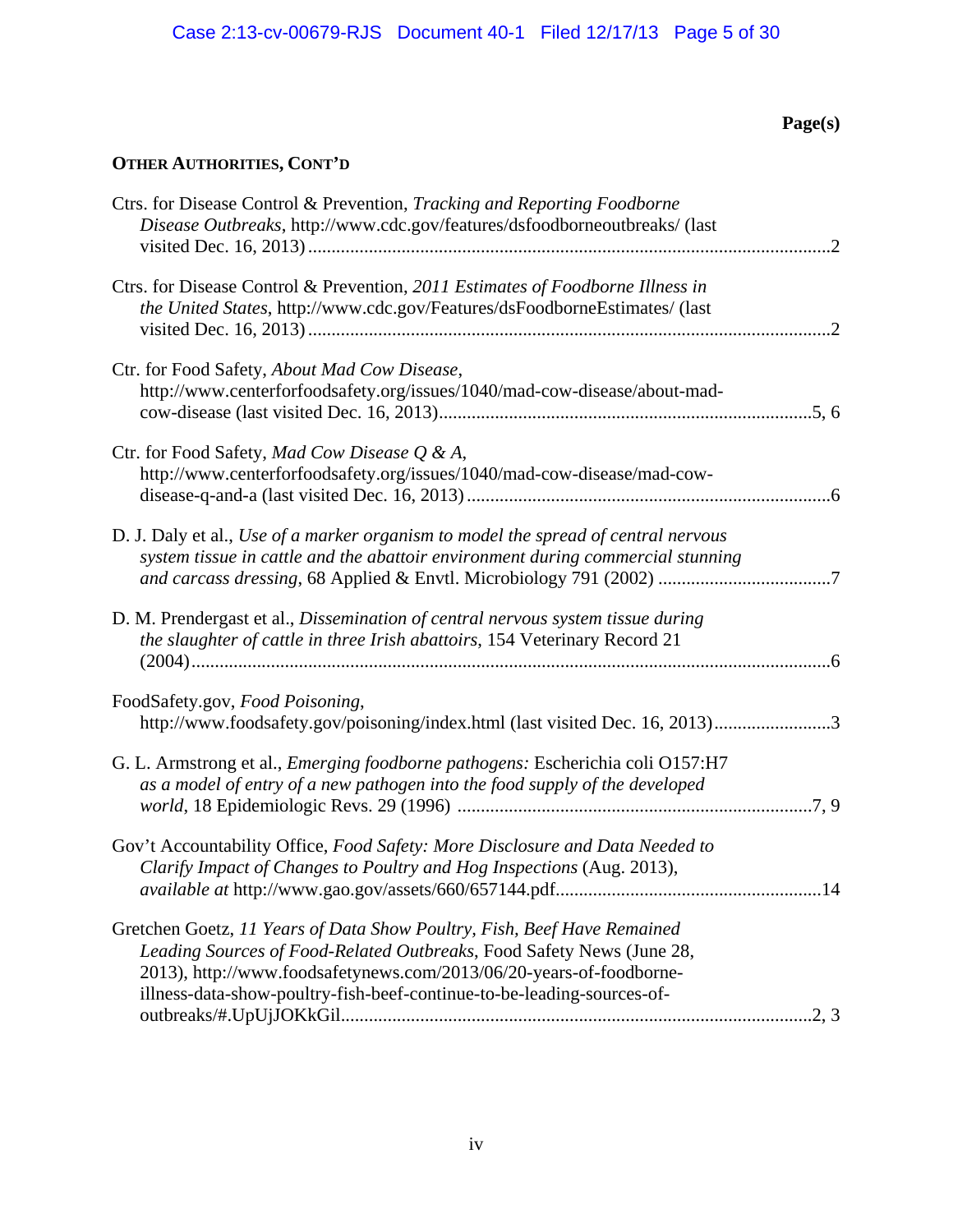| Helena Bottemiller, Annual Foodborne Illnesses Cost \$77 Billion, Study Finds,<br>Food Safety News (Jan. 3, 2012),<br>http://www.foodsafetynews.com/2012/01/foodborne-illness-costs-77-billion-                                                                               |
|-------------------------------------------------------------------------------------------------------------------------------------------------------------------------------------------------------------------------------------------------------------------------------|
| Humane Soc'y of the U.S., Cage Confinement of Laying Hens Increases Salmonella Risk,<br>http://www.humanesociety.org/issues/confinement_farm/facts/salmonella.html#.Upz                                                                                                       |
| Humane Soc'y of the U.S., Owners of Infamous Calif. Slaughterhouse Pay<br>Millions to Settle Government Fraud Case (Nov. 27, 2013), available at<br>http://www.humanesociety.org/news/press_releases/2013/11/Hallmark_settle                                                  |
| Humane Soc'y of the U.S., Undercover at the Largest U.S. Egg Producer, (2010)<br>available at http://www.humanesociety.org/assets/pdfs/farm/cal-                                                                                                                              |
| J. Cohen et al., Evaluation of the potential for bovine spongiform encephalopathy<br>in the United States (Nov. 26, 2001), Harvard Ctr. for Risk Analysis &<br>Harvard School of Pub. Health, available at<br>http://www.agcenter.com/mad%20cow/Harvard%20Study%20on%20madcow |
| J. F. Edwards et al., A bacteriologic culture and histologic examination of<br>samples collected from recumbent cattle at slaughter, 207 J. of the Am. Vet.<br>-7                                                                                                             |
| J. S. Spika et al., <i>Chloramphenicol-resistant</i> Salmonella newport <i>traced through</i><br>hamburger to dairy farms: a major persisting source of human salmonellosis                                                                                                   |
| Jonathan Stempel, U.S., Suppliers Settle Over School Lunch Beef Linked to<br>Recall, Reuters (Nov. 27, 2013),<br>http://www.reuters.com/article/2013/11/27/us-usa-schoollunch-settlement-                                                                                     |
| Lydia Zuraw, CDC Acknowledges Role of Farms in Antibiotic Resistance, Food<br>Safety News (Sept. 17, 2013), www.foodsafetynews.com/2013/09/drug-                                                                                                                              |
| M. J. Vanbaale et al., A survey of dairy producer practices and attitudes<br>pertaining to dairy market beef food safety, 23 Food Prot. Trends 466 (2003)                                                                                                                     |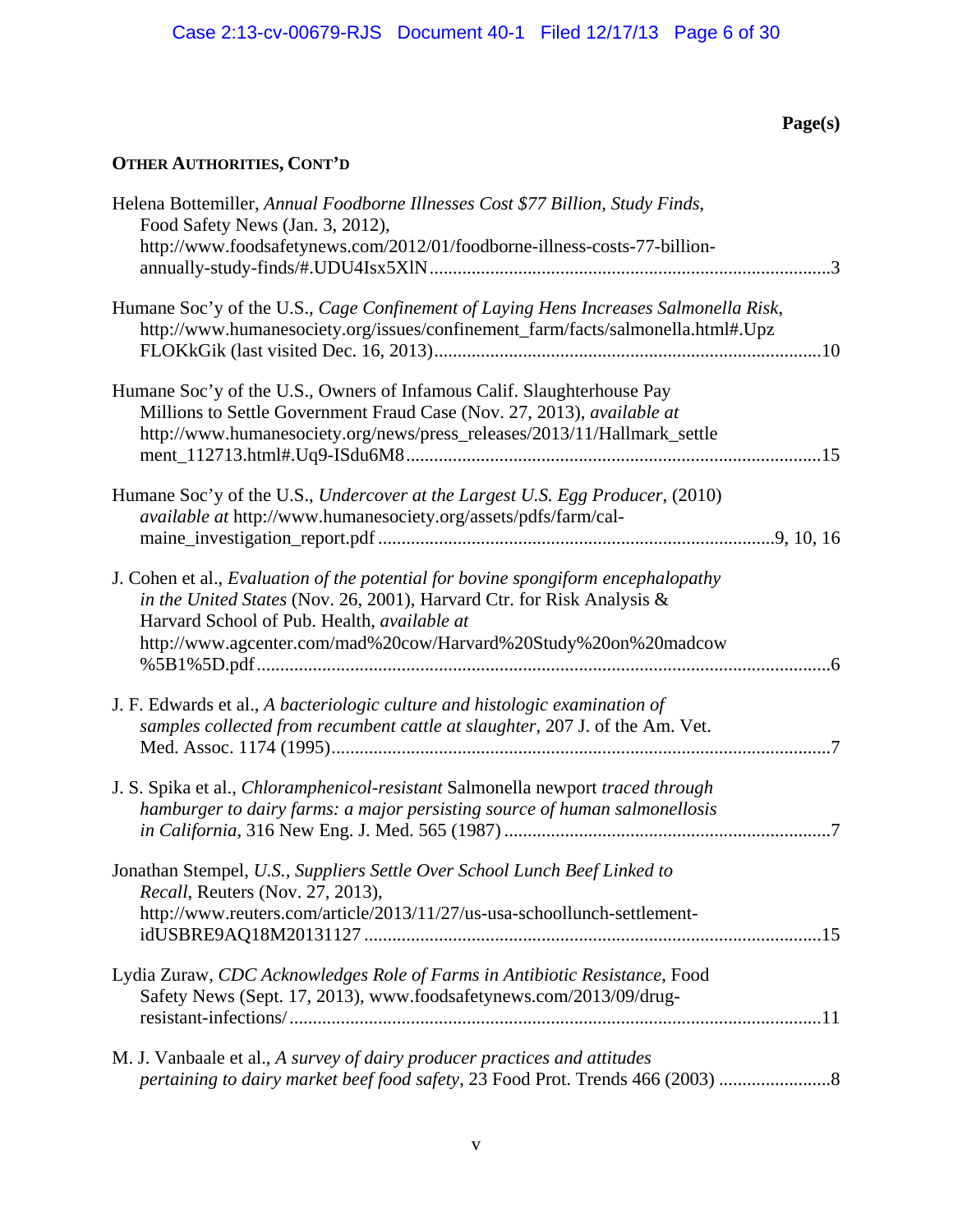| Nil Zacharias, It's Time to End Factory Farming, Huffington Post (Oct. 19,<br>2011), http://www.huffingtonpost.com/nil-zacharias/its-time-to-end-factory-                                                                        |
|----------------------------------------------------------------------------------------------------------------------------------------------------------------------------------------------------------------------------------|
| P. Brown, Resistance of scrapie infectivity to steam autoclaving after<br>formaldehyde fixation and limited survival after ashing at 360 degrees C:<br>practical and theoretical implications, 161 J. of Infectious Diseases 467 |
| PETA, PETA's Butterball Investigator's Statements,<br>http://www.peta.org/features/petas-butterball-investigators-statements/                                                                                                    |
| PETA, Tyson Workers Torturing Birds, Urinating on Slaughter Line,<br>https://secure.peta.org/site/Advocacy?cmd=display&page=UserAction&id=11                                                                                     |
| Pub. Broad. Serv., Modern meat: interview with Dr. Robert Tauxe, Frontline<br>(Apr. 18, 2002), available at<br>http://www.pbs.org/wgbh/pages/frontline/shows/meat/interviews/tauxe.html 8, 9                                     |
| R. R. Coore et al., Dissemination of brain emboli following captive bolt stunning<br>of sheep: capacity for entry into the systemic arterial circulation, 67 J. of                                                               |
| S. Van Hoorebeke et al., Determination of the within and between flock<br>prevalence and identification of risk factors for Salmonella infections in<br>laying hen flocks housed in conventional and alternative systems, 94 J.  |
| Sarah Klein and Caroline Smith DeWaal, Risky Meat: A CSPI Field Guide to<br>Meat and Poultry Safety (2013), available at<br>http://cspinet.org/foodsafety/PDFs/RiskyMeat_CSPI_2013.pdf3, 4, 8, 9                                 |
| Sparks Cos., Inc., Livestock mortalities: methods of disposal and their potential<br>cost (Mar. 2002), available at                                                                                                              |
| T. Garland, Brain emboli in the lungs of cattle after stunning, 348 Lancet 610 (1996)7                                                                                                                                           |
| T. Grandin, A.M.I. Sponsors Stunning and Handling Conference, Meat & Poultry                                                                                                                                                     |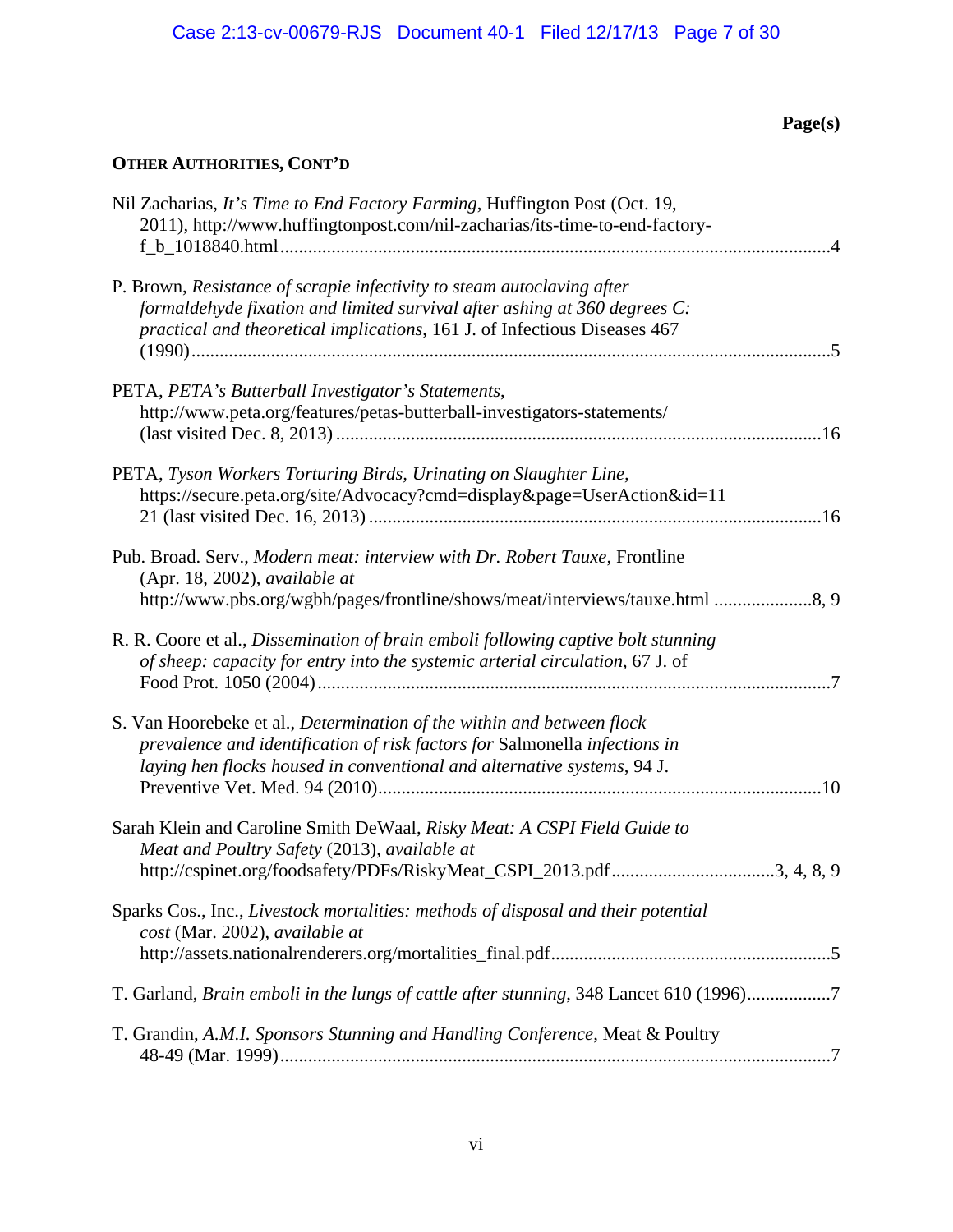# Case 2:13-cv-00679-RJS Document 40-1 Filed 12/17/13 Page 8 of 30

# **Page(s)**

| U.S. Food & Drug Admin., Foodborne Illnesses: What You Need to Know,  |  |
|-----------------------------------------------------------------------|--|
| http://www.fda.gov/food/resourcesforyou/consumers/ucm103263.htm (last |  |
|                                                                       |  |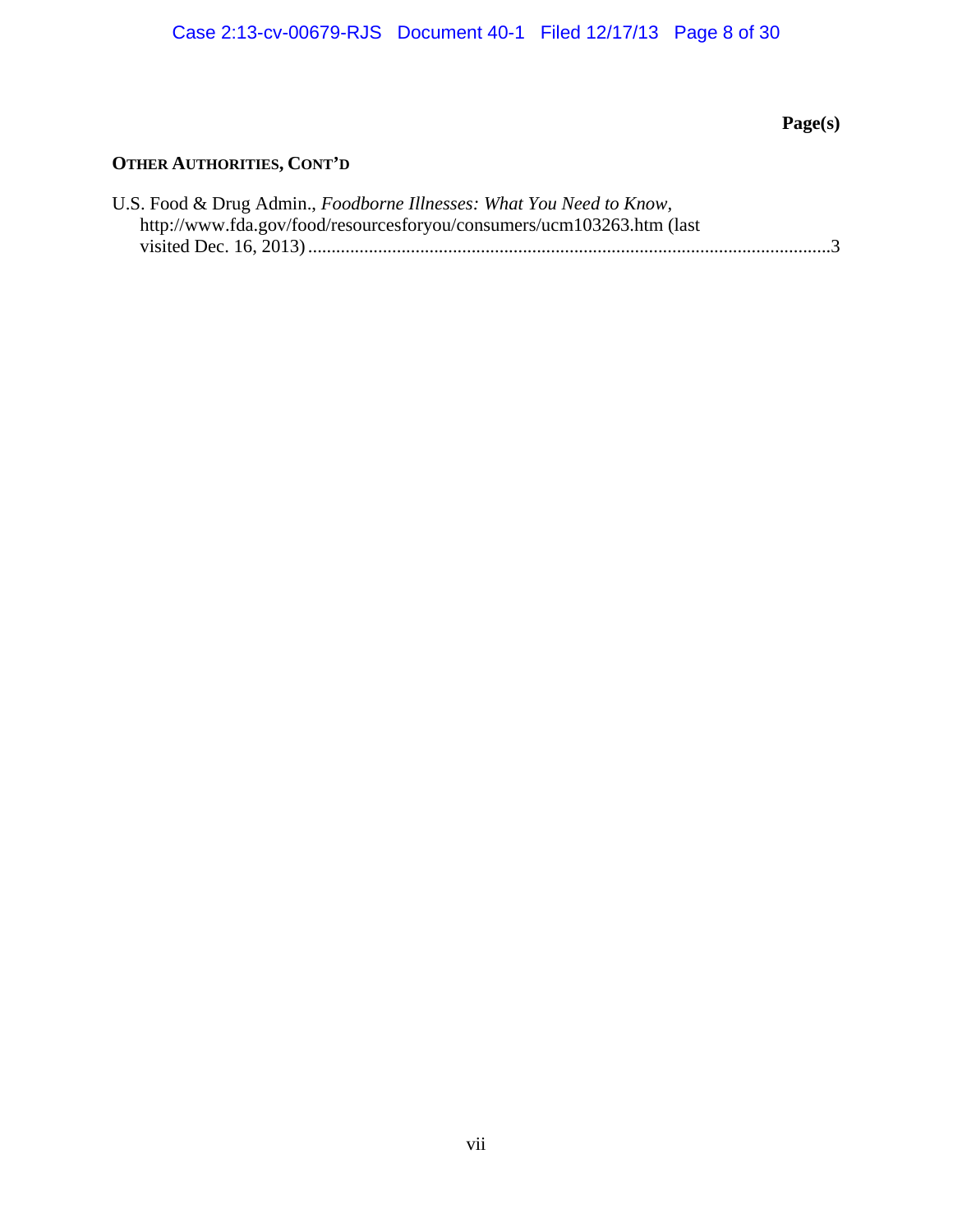#### **STATEMENT OF INTEREST**

 Center for Food Safety, Public Justice, Healthy Food Action, and Food & Water Watch, through undersigned counsel, respectfully submit this Brief as *Amici Curiae* in support of Plaintiffs. Plaintiffs have consented to this filing; Defendants take no position.

*Amicus* Center for Food Safety (CFS) is a national nonprofit organization dedicated to addressing the environmental, economic, ethical, human health, and social impacts associated with the development and commercialization of agricultural and food processing technologies, with a specific focus on animal factories. CFS seeks to protect animal welfare and public health by promoting sustainable agricultural practices. CFS also advocates for consumers by protecting their right to know how their food is produced.

*Amicus* Public Justice, P.C. (Public Justice) is a national public interest law firm dedicated to holding corporations accountable for the manufacture, distribution, and marketing of food and other products that endanger consumers' safety, health, and nutrition. Public Justice's Food Safety & Health Project helps consumers redress the injustices that cost them their health, their peace of mind, and sometimes their lives.

*Amicus* Healthy Food Action is a national network of health professionals and others who advocate for healthier food produced in more sustainable ways. Healthy Food Action educates the public via its website, webinars, and publications.

 *Amicus* Food & Water Watch (FWW) is a nonprofit organization that advocates for common-sense policies that will result in healthy, safe food, and access to safe and affordable drinking water. FWW works to ensure the food, water, and fish that Americans consume is safe, accessible, and sustainably produced. FWW also helps people take charge of where their food comes from, and forces government to do its job protecting citizens.

 Together, as public interest advocacy organizations dedicated to protecting consumer rights and health with regard to food and agriculture, *Amici* have a strong interest in ensuring that consumers have access to information about how their food is produced, so that they are both

viii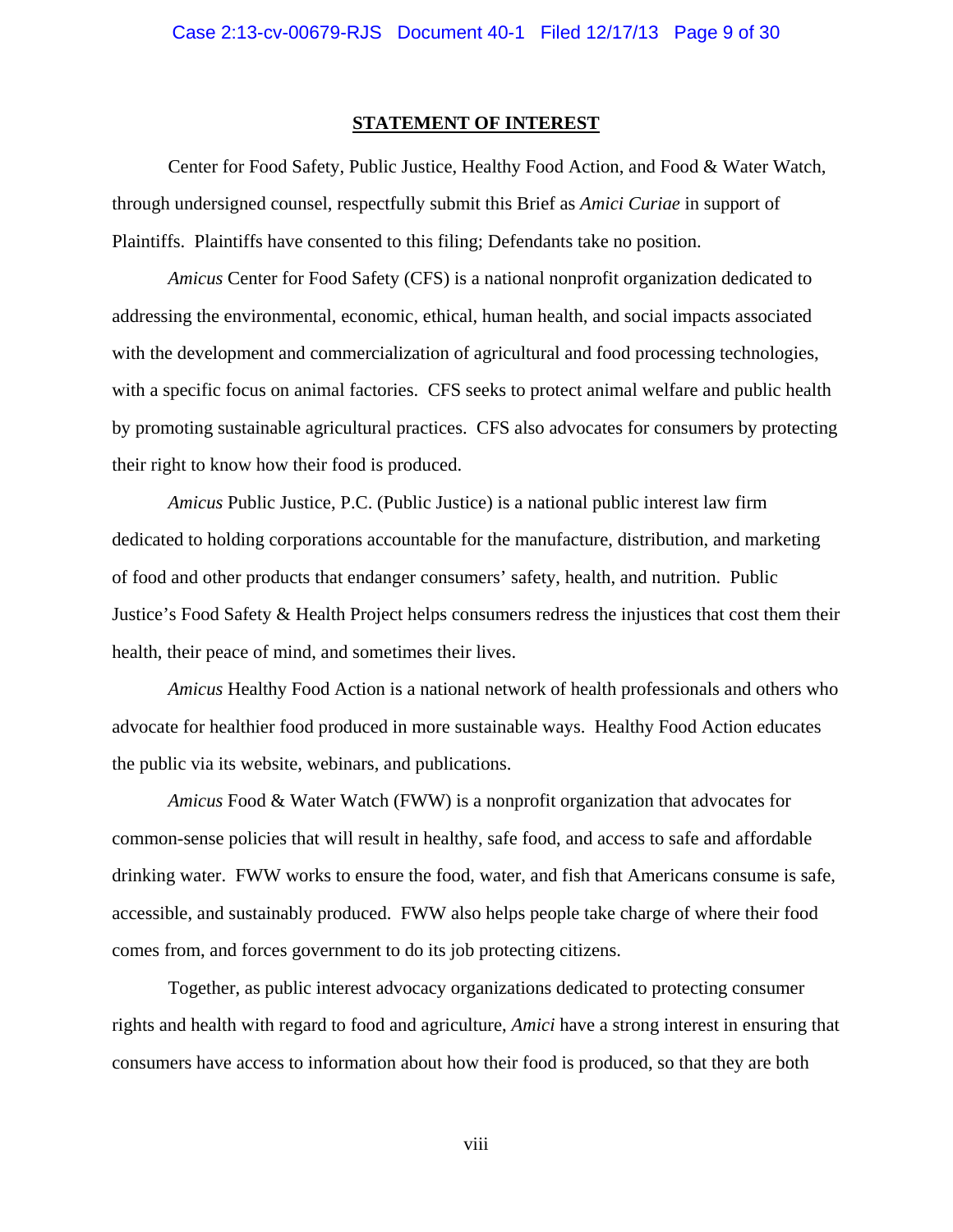empowered to make informed decisions and protected from contaminated food produced in violation of federal law.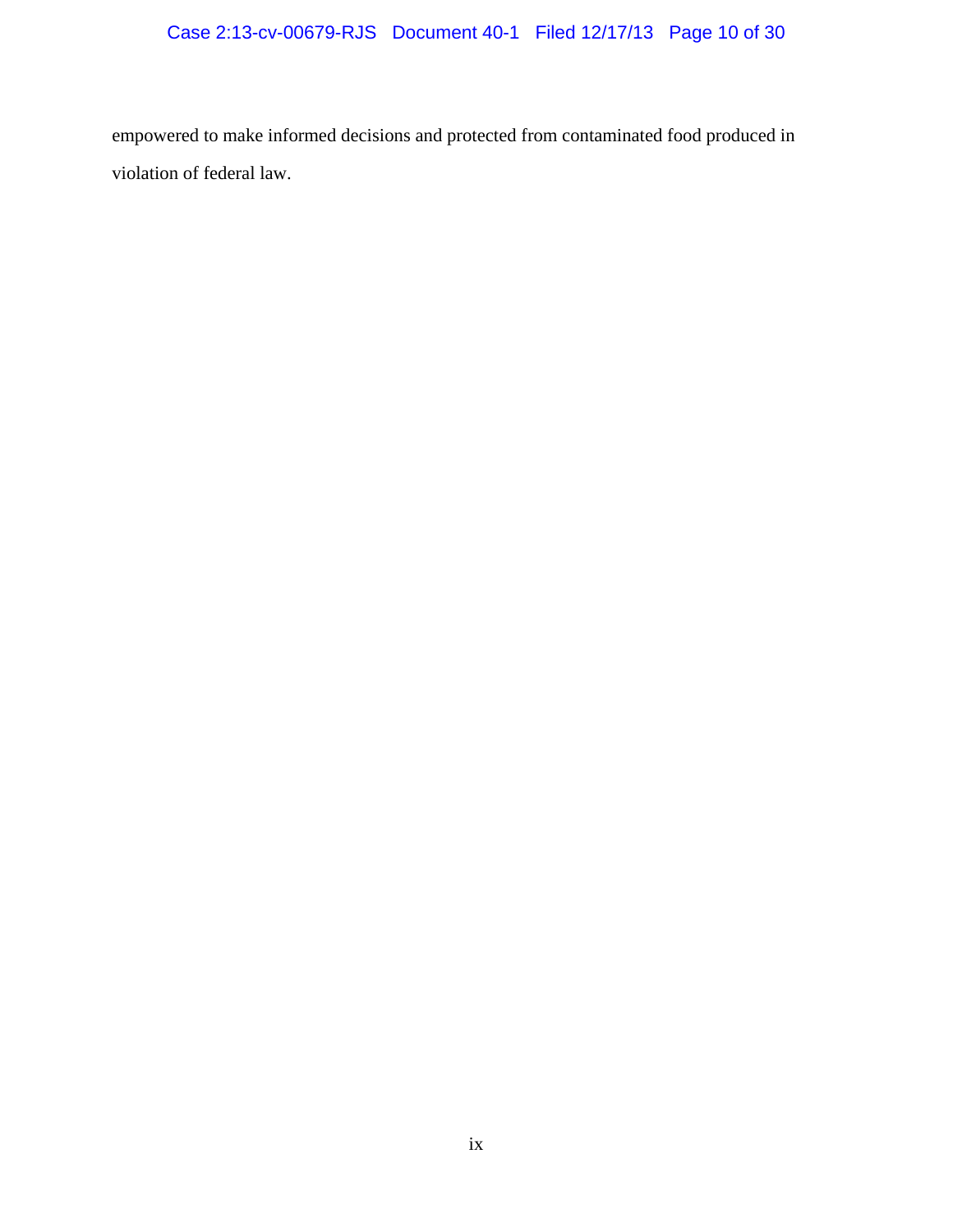#### **CORPORATE DISCLOSURE STATEMENT**

*Amici* Center for Food Safety, Public Justice, Healthy Food Action, and Food & Water Watch are all nonprofit corporations, have no parent corporations, and do not issue stock.

Dated: December 17, 2013 Respectfully submitted,

 /s/ Cristina R. Stella Cristina R. Stella Paige M. Tomaselli CENTER FOR FOOD SAFETY 303 Sacramento St., 2nd Floor San Francisco, CA 94111 Telephone: (415) 826 2770 Emails: cstella@centerforfoodsafety.org ptomaselli@centerforfoodsafety.org

Kathleen W. Toth (Utah Bar No. 8437) MANNING CURTIS BRADSHAW & BEDNAR, LLC 136 E. South Temple, Suite 1300 Salt Lake City, Utah 84111 Telephone: (801) 363 5678 Email: ktoth@mc2b.com

*Attorneys for Proposed Amici Curiae*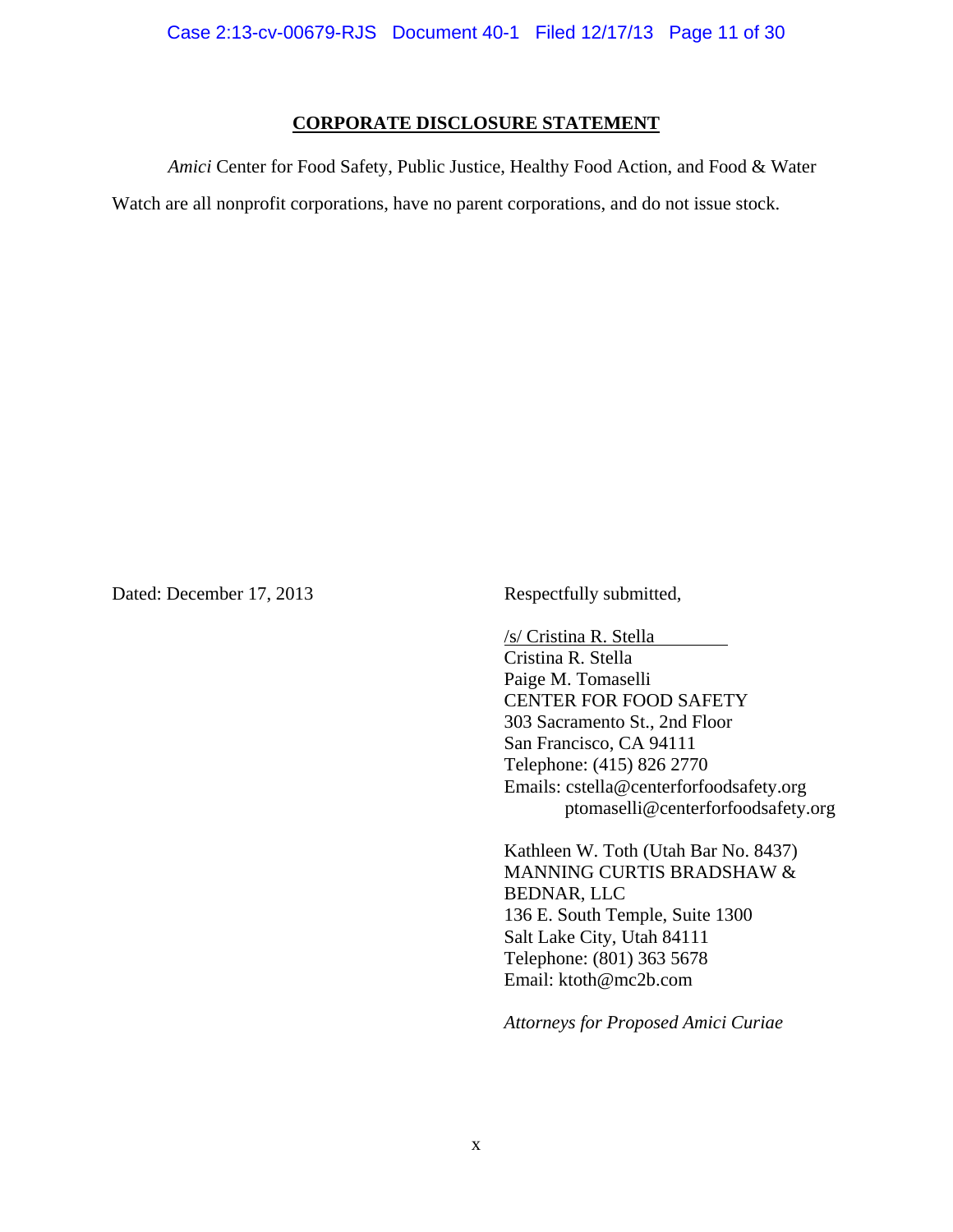#### **INTRODUCTION**

Utah's "ag gag" law, Utah Code Ann. § 76-6-112, criminalizes conduct that keeps our food supply safe. Over the past fifteen years, more Americans have died from foodborne illness associated with beef and poultry than any other foods. This is not surprising when the conditions that surround the treatment and slaughter of cattle and poultry are revealed. Federal regulations requiring that bacteria- and disease-ridden animals be withheld from the food supply due to the increased risk that their meat and eggs present to consumers are routinely violated. On largescale cattle and dairy farms, diseased cows are forcibly brought to slaughter as workers apply painful electrical shocks in sensitive areas, sometimes while splashing water on the animal to intensify the shock; drag cattle with chains pulled by heavy machinery; and spray water into their nostrils with high-pressure water hoses. On large-scale egg and poultry farms, hens are crowded into small cages with other injured, diseased, or dead birds; hens and eggs are covered in feces and blood; and dead birds are left to decay in proximity to live birds and egg conveyor belts. In addition to violating federal humane handling regulations, these conditions violate federal food safety regulations by allowing contaminated beef, poultry, and eggs to enter the food supply.

Plaintiffs' use of undercover investigations to document and expose these violations is crucial because they occur behind closed doors and away from public scrutiny. In fact, such investigations are currently the public's best defense against foodborne illnesses that are known to be caused by contaminated animal products because government regulation has proven time and again to be ineffective at stopping food safety violations. The government's ongoing failure to prevent these illegal practices undermines consumers' safety and their right to know how their food is produced, which prevents them from making informed decisions that adequately protect their health.

The undercover investigations that Utah's "ag gag" law prohibits fill a regulatory gap and help protect consumers from the grave health risks posed by adulterated food. Such

1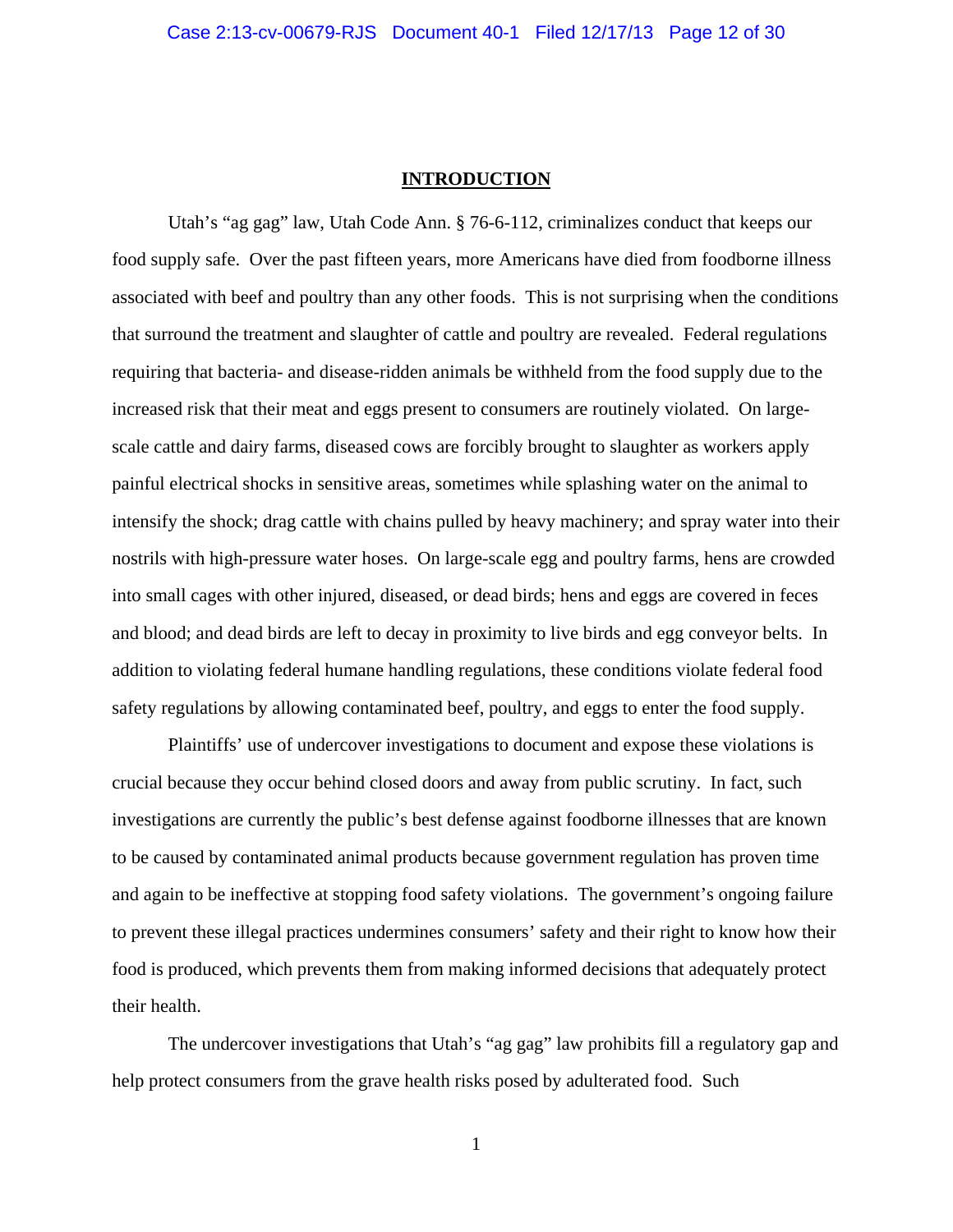investigations have revealed widespread noncompliance with food safety regulations. They have also prompted food recalls and resulted in criminal convictions and civil judgments against noncomplying food producers. Given the significant role that documenting and exposing violations of federal law plays in protecting our food supply and millions of American consumers, the issue presented to the Court is critically important. For these reasons, the Court should decide the legality of Utah's attempt to criminalize and prohibit such speech on the merits of this case.

### **ARGUMENT**

#### **I. FOODBORNE ILLNESS ASSOCIATED WITH BEEF AND POULTRY PRESENTS A SIGNIFICANT THREAT TO PUBLIC HEALTH**

Each year, 3000 American consumers are killed by foodborne illness.<sup>1</sup> Contaminated beef and poultry products are particularly to blame. Over the past fifteen years, these two products have caused more deaths from foodborne illness than any other source: *Listeria* in poultry was responsible for the most deaths from foodborne illness between 1998 and  $2008$ <sup>2</sup>, and *E. coli* in beef was the leading cause of death associated with foodborne illness in 2009 and  $2010.<sup>3</sup>$ 

Even when not deadly, foodborne illness associated with beef and poultry products is a serious threat to public health. Each year 47.8 million people—one in six Americans—are sickened by foodborne illnesses, and  $128,000$  are hospitalized.<sup>4</sup> The annual U.S. economic loss

<sup>2</sup> Gretchen Goetz, 11 Years of Data Show Poultry, Fish, Beef Have Remained Leading Sources *of Food-Related Outbreaks*, Food Safety News (June 28, 2013),

 1 Ctrs. for Disease Control & Prevention (CDC), *2011 Estimates of Foodborne Illness in the United States*, http://www.cdc.gov/Features/dsFoodborneEstimates/ (last visited Dec. 16, 2013).

http://www.foodsafetynews.com/2013/06/20-years-of-foodborne-illness-data-show-poultry-fishbeef-continue-to-be-leading-sources-of-outbreaks/#.UpUjJOKkGil.

<sup>3</sup> CDC, *Tracking and Reporting Foodborne Disease Outbreaks*, http://www.cdc.gov/features/dsfoodborneoutbreaks/ (last visited Dec. 16, 2013).

<sup>4</sup> CDC, *2011 Estimates of Foodborne Illness in the United States*, *supra* note 1.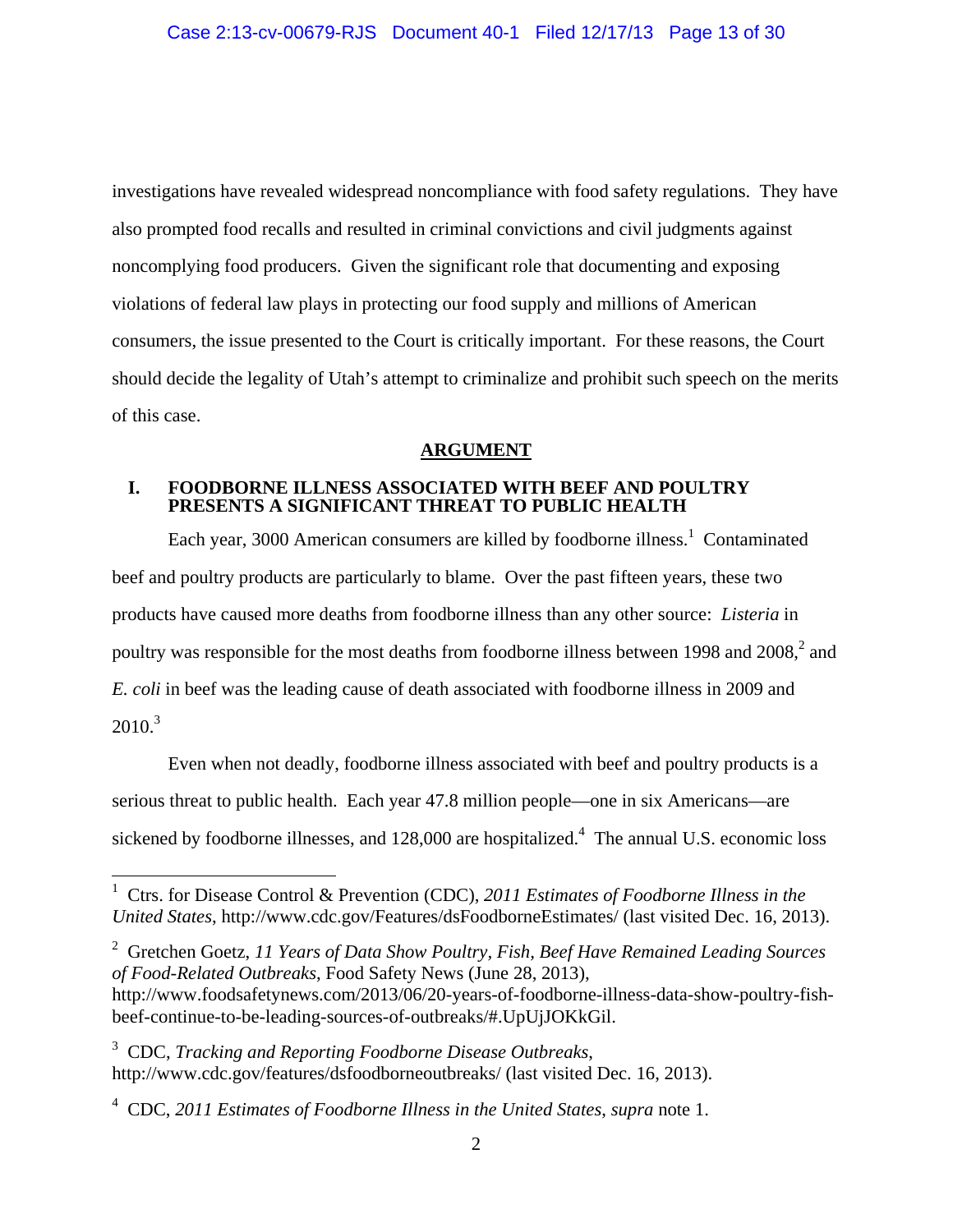from just the resulting medical costs and loss of productivity is over \$77 billion.<sup>5</sup> Even mild cases often involve five to seven days of severe stomach cramps, diarrhea (often bloody), fever, and vomiting.<sup>6</sup> Some cases cause serious long-term effects such as chronic arthritis and brain and nerve damage.<sup>7</sup> Infections can be severe or even life-threatening.<sup>8</sup> For example, 5 to 10% of individuals struck by *E. coli* develop hemolytic uremic syndrome (HUS), a type of kidney failure that can result in serious long-term damage or death. $9$ 

Beef and poultry products are also principally to blame for foodborne illness outbreaks.<sup>10</sup> In 2009 and 2010, beef and poultry were respectively the first and fourth commodities most often implicated in outbreaks attributed to a commodity food.<sup>11</sup> Chicken caused more outbreaks between 1993 and 2010 than any other meat or poultry product,<sup>12</sup> and *Salmonella* associated with eggs led to the most outbreak-related illnesses between 2009 and 2010.<sup>13</sup> Ground beef follows

6 U.S. Food & Drug Admin. (FDA), *Foodborne Illnesses: What You Need to Know,* http://www.fda.gov/food/resourcesforyou/consumers/ucm103263.htm (last visited Dec. 16, 2013).

7 FoodSafety.gov, *Food Poisoning*, http://www.foodsafety.gov/poisoning/index.html (last visited Dec. 16, 2013).

8 CDC, *E. coli (Escherichia coli)*, http://www.cdc.gov/ecoli/general/ (last visited Dec. 16, 2013).

9 *Id.* 

 $\overline{a}$ 

10 Goetz, *supra* note 2.

11 CDC, *Tracking and Reporting Foodborne Disease Outbreaks*, *supra* note 3.

12 Sarah Klein and Caroline Smith DeWaal, *Risky Meat: A CSPI Field Guide to Meat and Poultry Safety* 8 (2013), *available at* http://cspinet.org/foodsafety/PDFs/RiskyMeat\_CSPI\_2013.pdf.

<sup>5</sup> Helena Bottemiller, *Annual Foodborne Illnesses Cost \$77 Billion, Study Finds*, Food Safety News (Jan. 3, 2012), http://www.foodsafetynews.com/2012/01/foodborne-illness-costs-77 billion-annually-study-finds/#.UDU4Isx5XlN.

<sup>13</sup> CDC, *Tracking and Reporting Foodborne Disease Outbreaks*, *supra* note 3.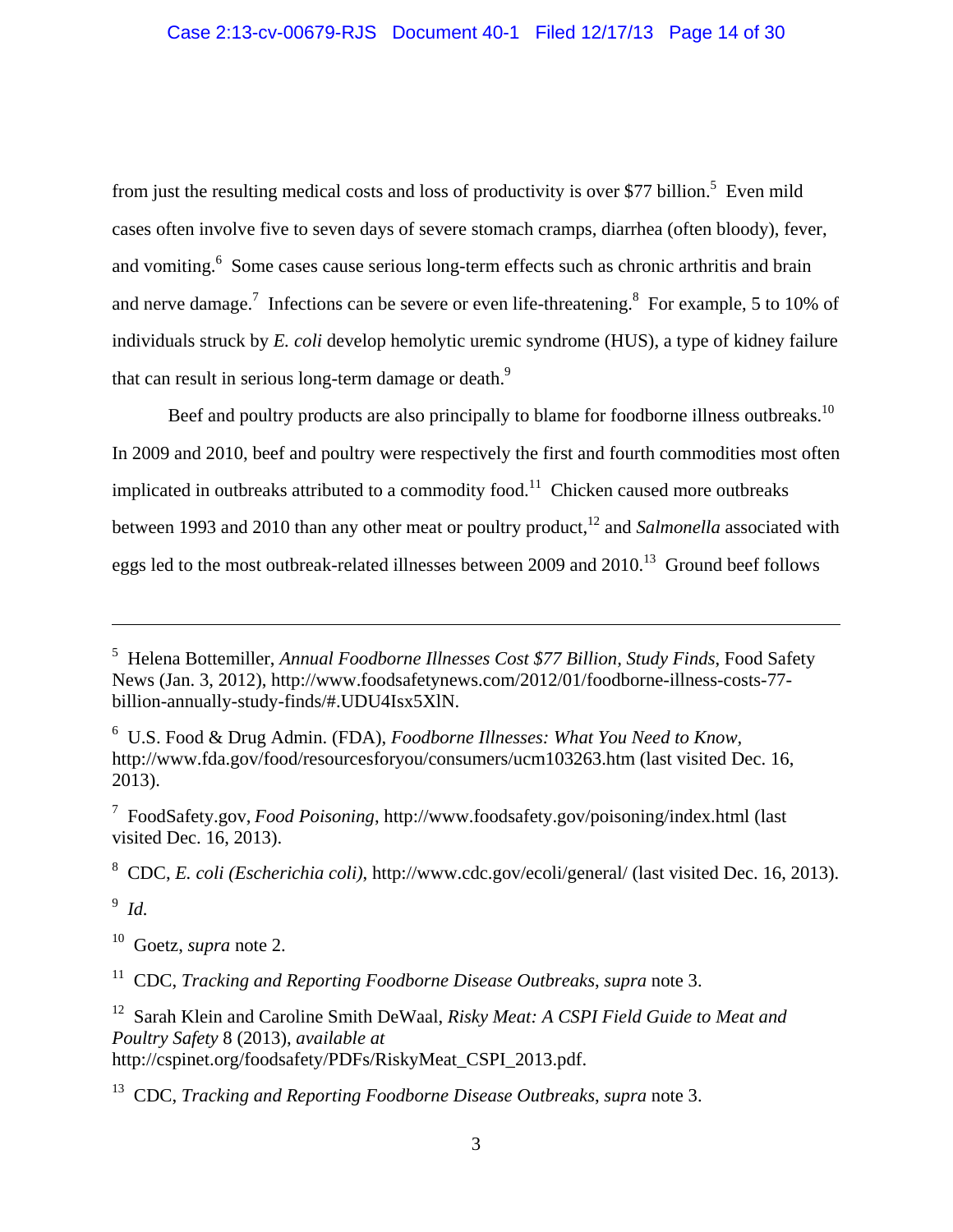poultry as the second most common source of meat- and poultry-related outbreaks reported to the Centers for Disease Control and Prevention (CDC), due to contamination with *Salmonella* and *E. coli*. 14

In terms of foodborne illness, the practices that take place in secret in cattle, poultry, and egg factories that allow contaminated products to enter our food supply are at best dangerous and at worst deadly. Documenting, exposing, and preventing food safety violations in these establishments is thus paramount to protecting public health.

### **II. INCIDENCES OF FOODBORNE ILLNESS ARE CLOSELY CONNECTED TO ANIMAL WELFARE**

The connections between foodborne illness and the conditions in animal factories are obvious and well-documented. By some estimates, 99.9% of chicken and 78% of beef eaten in the U.S. comes from animal factories.<sup>15</sup> As a result, how food animals are raised and slaughtered in these plants has direct and serious effects on the safety of our nation's food supply and our overall public health.

### **A. Slaughtering "Downer" Cows Increases the Risk that Mad Cow Disease, Salmonella, and E. Coli Will Contaminate Our Food Supply.**

One of the most significant food-related threats to public health comes from nonambulatory disabled livestock, or so-called "downer" cows: cattle too sick or injured to rise from a recumbent position. Every year an estimated 195,000 to 1.8 million cattle collapse for a variety of metabolic, infectious, toxic, and/or musculoskeletal reasons.<sup>16</sup> These nonambulatory  $\overline{a}$ 

16 U.S. Dep't of Agric. (USDA) Office of the Inspector Gen. (OIG), *Audit Report: Animal and Plant Health Inspection Service and Food Safety and Inspection Service: bovine spongiform encephalopathy (BSE) surveillance program – Phase I* (Aug. 18, 2004), *available at* www.oig.usda.gov/webdocs/50601-9-final.pdf; Sparks Cos., Inc., *Livestock mortalities: methods of disposal and their potential cost* (Mar. 2002), *available at*  http://assets.nationalrenderers.org/mortalities\_final.pdf; C.L. Stull et al., *A review of the causes,* 

<sup>14</sup> Klein, *supra* note 12, at 9.

<sup>15</sup> Nil Zacharias, *It's Time to End Factory Farming*, Huffington Post (Oct. 19, 2011), http://www.huffingtonpost.com/nil-zacharias/its-time-to-end-factory-f\_b\_1018840.html.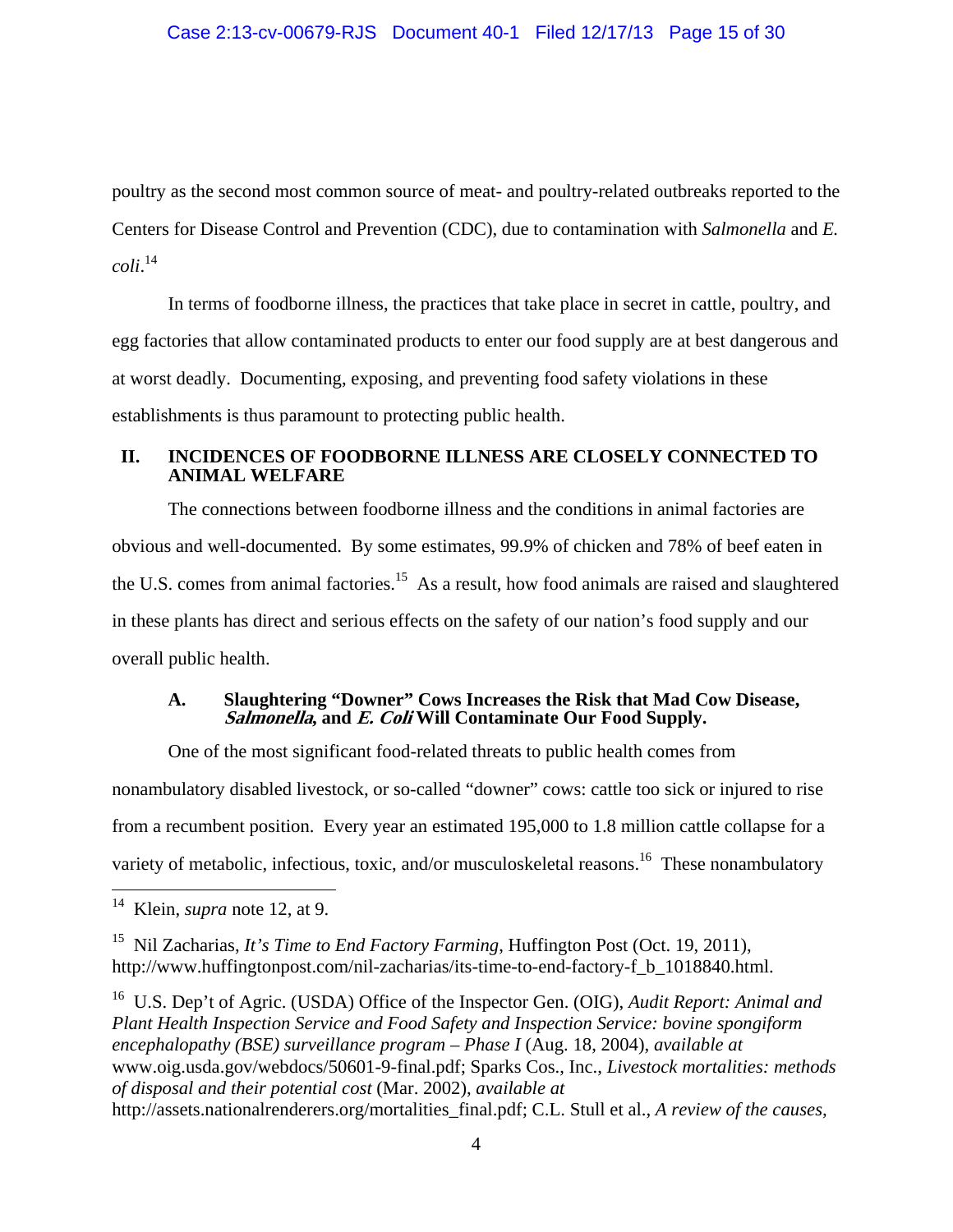animals are more likely to be contaminated with bacteria than ambulatory cattle. This bacterial contamination poses an enormous threat to public health that can only be controlled by ensuring that downer cows do not enter the food supply.

### **1. Mad cow disease**

 $\overline{a}$ 

A cow's inability to walk or stand may indicate possible contamination with bovine spongiform encephalopathy (BSE or mad cow disease). People who eat meat from BSE-infected animals can contract the human version of BSE, which slowly eats holes in the brain over a matter of years. The disease invariably results in dementia and death. There is no known cure, treatment, or vaccine.<sup>17</sup> Even worse, consumers have no way to protect themselves once infected meat enters the food supply because cooking does not adequately destroy infectious proteins; in fact, there is evidence that the proteins can survive incineration at temperatures hot enough to melt lead.<sup>18</sup>

As the United States Food and Drug Administration (FDA) has recognized, "nonambulatory disabled cattle . . . are the population at greatest risk for harboring BSE."<sup>19</sup> BSE is thought to occur spontaneously, but spreads when parts of infected cattle—including trimmings from the killing floor, inedible parts and organs, cleaned entrails, and fetuses—are included in rendered meat products that are fed to dairy cows for protein.<sup>20</sup> "BSE can result in

*prevention, and welfare of nonambulatory cattle*, 231 J. of the Am. Vet. Med. Assoc. 227, 227-34 (2007).

17 Ctr. for Food Safety (CFS), *About Mad Cow Disease*, http://www.centerforfoodsafety.org/issues/1040/mad-cow-disease/about-mad-cow-disease (last visited Dec. 16, 2013).

18 P. Brown, *Resistance of scrapie infectivity to steam autoclaving after formaldehyde fixation and limited survival after ashing at 360 degrees C: practical and theoretical implications*, 161 J. of Infectious Diseases 467, 467-72 (1990).

<sup>19</sup> Use of Materials Derived From Cattle in Human Food and Cosmetics, 69 Fed. Reg. 42256, 42259 (proposed July 14, 2004).

20 CFS, *About Mad Cow Disease*, *supra* note 17; CFS, *Mad Cow Disease Q & A*,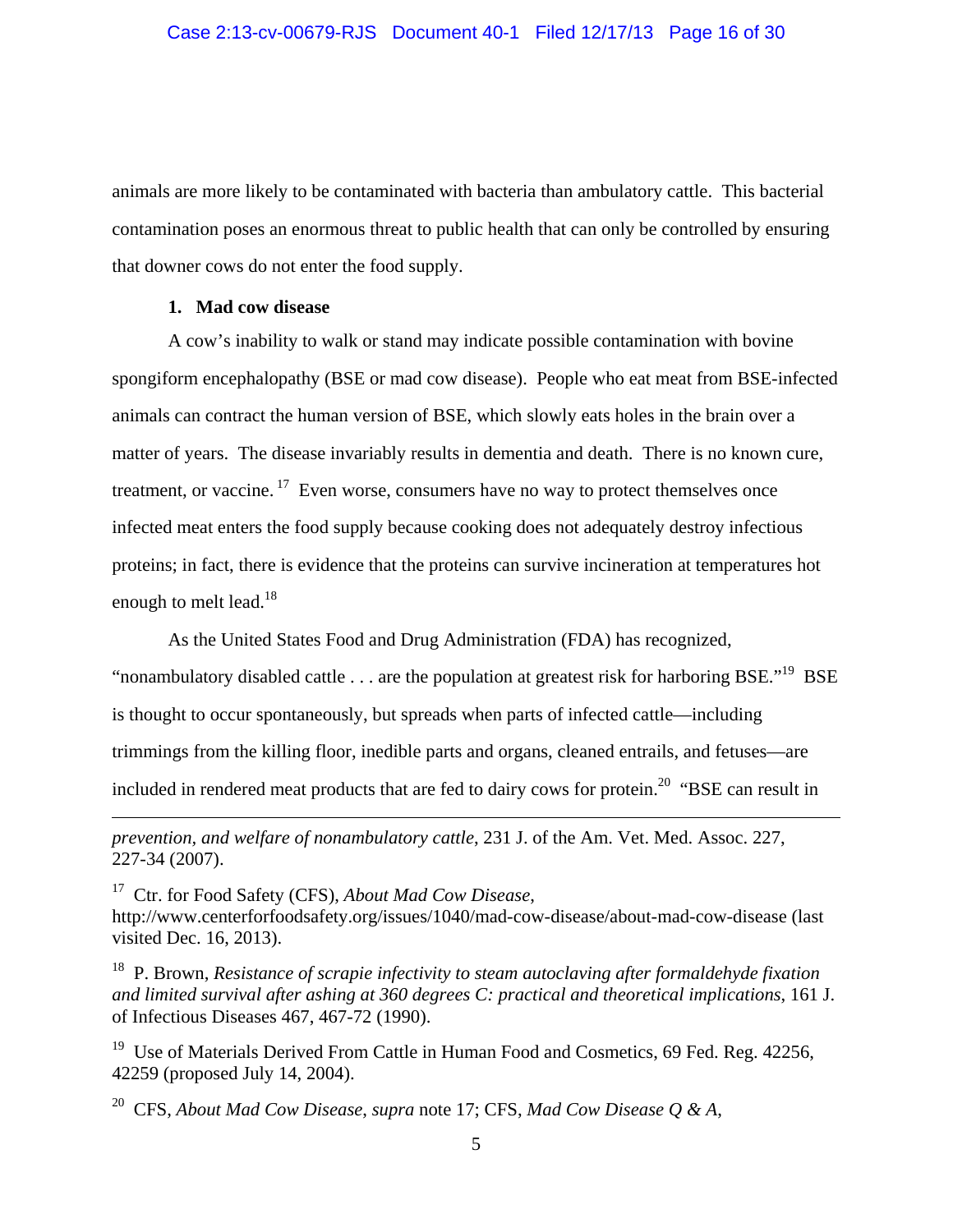an animal going down either directly, because of brain damage, or indirectly, by predisposing the animal to injury."<sup>21</sup>

Tissue from BSE-infected animals can be introduced into the food supply in several ways: muscle meat can be contaminated via aerolization of the spinal cord during carcass splitting; central nervous system debris can accumulate in the split saws used to halve carcasses, which can then spread the contagion from one carcass to the next; or cheek meat can be contaminated if it is not removed before the skull of an animal with infected brain tissue is fragmented or split.<sup>22</sup> Further, captive bolt stunning—the predominant method used to render cattle insensible before blood draining—may blow brain tissue onto slaughter plant equipment, workers' hands and aprons, and into an animal's bloodstream, which has the potential to disseminate the pathogen throughout the animal's body.<sup>23</sup>

http://www.centerforfoodsafety.org/issues/1040/mad-cow-disease/mad-cow-disease-q-and-a (last visited Dec. 16, 2013); Hearing to Discuss the Recent Hallmark/Westland Meat Recall Before the U.S. Senate Comm. on Appropriations, Subcomm. on Agric., Rural Dev., FDA, and Related Agencies, 110th Cong. (Feb. 28, 2008) (statement of Wayne Pacelle, President & CEO, Humane Society of the United States), *available at* http://www.humanesociety.org/assets/pdfs/farm/hsustestimony-senate-ag-approps-hearing-2-28-08.pdf (citations therein) (hereinafter "Pacelle Testimony").

21 Pacelle Testimony, *supra* note 20, at 3.

 $\overline{a}$ 

<sup>22</sup> J. Cohen et al., *Evaluation of the potential for bovine spongiform encephalopathy in the United States* (Nov. 26, 2001), Harvard Ctr. for Risk Analysis & Harvard School of Pub. Health, *available at* 

http://www.agcenter.com/mad%20cow/Harvard%20Study%20on%20madcow%5B1%5D.pdf; C. R. Helps et. al, *Transfer of spinal cord material to subsequent bovine carcasses at splitting*, 67 J. of Food Prot. 1921, 1921-26 (2004); USDA Food Safety and Inspection Serv. (FSIS), *Current thinking on measures that could be implemented to minimize human exposure to materials that could potentially contain the bovine spongiform encephalopathy agent* (Jan. 15, 2002), *available at* http://www.fsis.usda.gov/Oa/topics/BSE\_Thinking.pdf.

23 69 Fed. Reg. at 1866; D. M. Prendergast et al., *Dissemination of central nervous system tissue during the slaughter of cattle in three Irish abattoirs*, 154 Veterinary Record 21, 21-24 (2004); R. R. Coore et al., *Dissemination of brain emboli following captive bolt stunning of sheep: capacity for entry into the systemic arterial circulation*, 67 J. of Food Prot. 1050, 1050-52 (2004); T. Garland, *Brain emboli in the lungs of cattle after stunning*, 348 Lancet 610 (1996);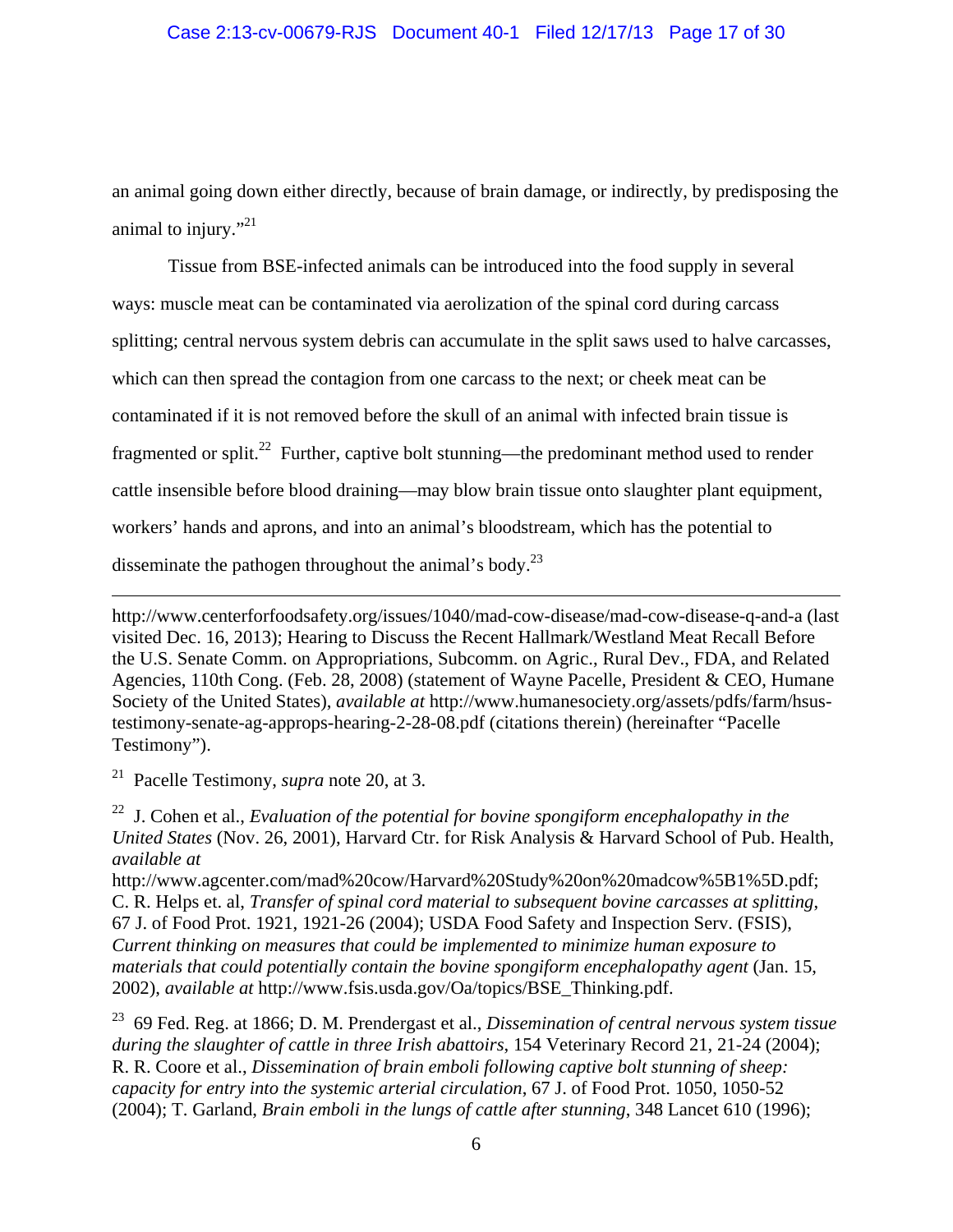For these reasons, it is essential that the meat from BSE-infected animals be kept out of the food supply. As explained below, as a result of an undercover investigation, federal regulations now mandate that BSE-infected animals be slaughtered separately and condemned as unfit for human food. *See* 9 C.F.R. §§ 309.3, 309.13. When infected animals are forcibly brought to slaughter despite signs of being unfit for human consumption, the public is put at risk.

### **2.** *Salmonella* **and** *E. coli* **contamination**

<u>.</u>

Nonambulatory cattle that may otherwise appear healthy are still at increased risk of contamination with *Salmonella* and *E. Coli*. 24 This is true for several reasons. First, these animals spend more time lying down, which increases the likelihood they will be contaminated with fecal matter.<sup>25</sup> Second, stressed animals are more likely to shed pathogens in large numbers.26 Third, because starvation causes *E. coli* and *Salmonella* to proliferate, nonambulatory animals that are often left to starve for extended periods before slaughter may be more likely to shed pathogenic bacteria.<sup>27</sup>

Dairy cattle, specifically, may harbor greater numbers of pathogens, and their slaughter

25 T. Grandin, *A.M.I. Sponsors Stunning and Handling Conference*, Meat & Poultry 48-49 (Mar. 1999).

26 J. S. Spika et al., *Chloramphenicol-resistant* Salmonella newport *traced through hamburger to dairy farms: a major persisting source of human salmonellosis in California*, 316 New Eng. J. Med. 565, 565-70 (1987).

27 Pacelle Testimony, *supra* note 20, at 8 (citing G. L. Armstrong et al., *Emerging foodborne pathogens:* Escherichia coli O157:H7 *as a model of entry of a new pathogen into the food supply of the developed world*, 18 Epidemiologic Revs. 29, 29-51 (1996)).

D. J. Daly et al., *Use of a marker organism to model the spread of central nervous system tissue in cattle and the abattoir environment during commercial stunning and carcass dressing*, 68 Applied & Envtl. Microbiology 791, 791-98 (2002).

<sup>24</sup> *See* J. F. Edwards et al., *A bacteriologic culture and histologic examination of samples collected from recumbent cattle at slaughter*, 207 J. of the Am. Vet. Med. Assoc. 1174, 1174-76 (1995).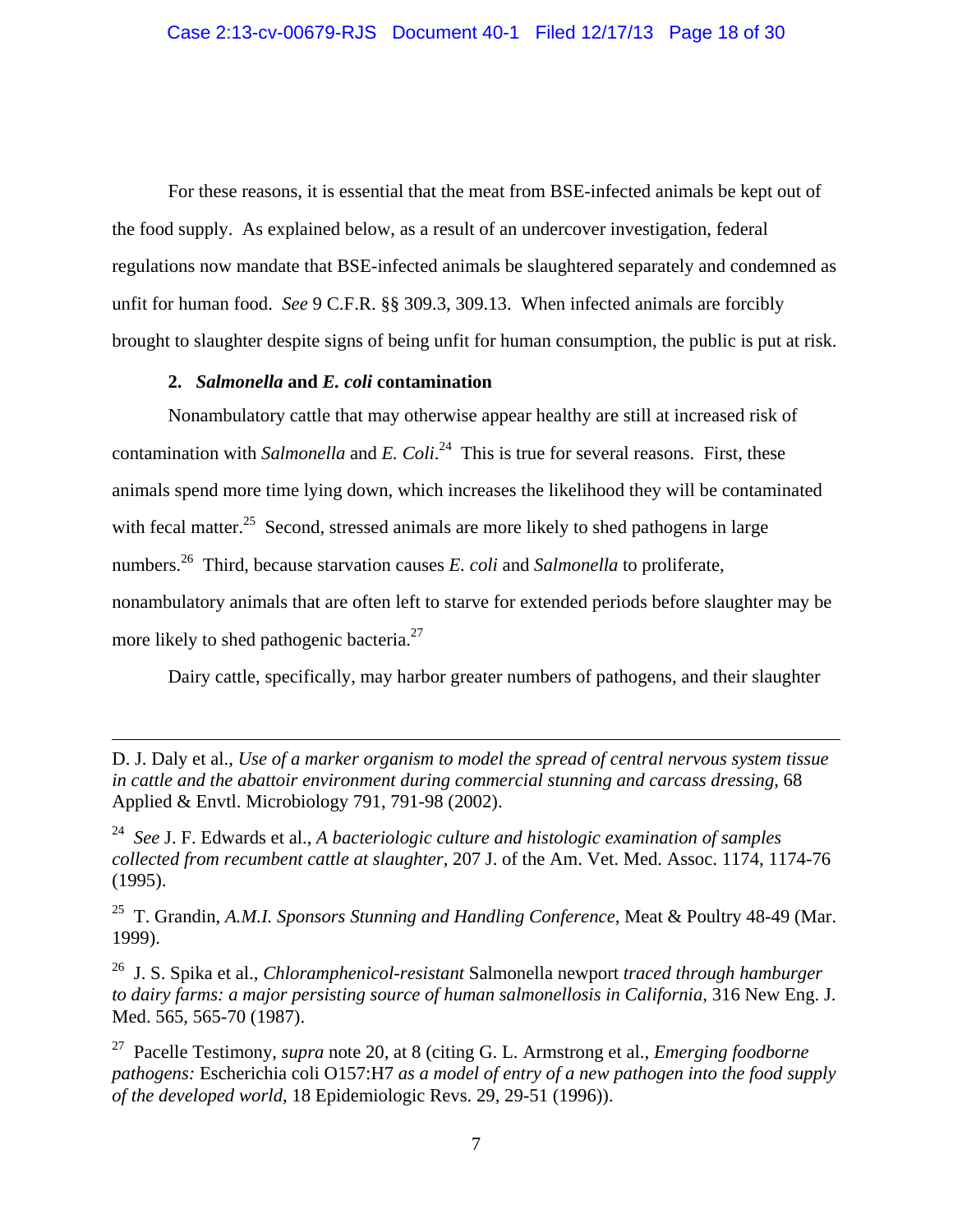may increase spread of pathogens at slaughter plants.<sup>28</sup> Multiple outbreaks of a multi-drug resistant strain of *Salmonella* have been tied to ground beef made from dairy cows.<sup>29</sup> Downed cows have been found to be 3.3 times more likely to harbor *E. coli* than ambulatory dairy cows.<sup>30</sup> As with BSE, "[d]ue to the ubiquity of *E. coli* O157:H7 among cattle, as well as its low infective dose and the severity of the resistant illness in humans, effective control of the pathogen may be possible *only* by eliminating [it] at its source."<sup>31</sup>

Ignoring federal food safety laws that require pathogen-laden downer cows to be kept out of the food supply, *see* 9 C.F.R. §§ 309.3, 309.13, has serious consequences for public health. Cattle carry *E. coli* in their intestinal tract and on their hides. Intestinal bacteria can be transferred to the animal carcass during slaughter, and bacteria on animal hides can become airborne and settle onto exposed meat if hides are improperly removed.32 Even a single food safety violation during slaughter and processing of *E. coli*-infected cattle can contribute greatly to the onset and spread of foodborne illness. Because a single hamburger can be made from hundreds or even thousands of different  $\cos$ ,<sup>33</sup> it is "possible that, whereas in the past an infected animal would produce only a small number of cases, such an animal could now cause a

31 *Id.* (emphasis added).

<u>.</u>

<sup>28</sup> M. J. Vanbaale et al., *A survey of dairy producer practices and attitudes pertaining to dairy market beef food safety*, 23 Food Prot. Trends 466, 466-73 (2003).

<sup>29</sup> A. Gupta et al., *Emergence of multidrug-resistant* Salmonella enterica *serotype Newport infections resistant to expanded-spectrum cephalosporins in the United States*, 188 J. of Infectious Diseases 1707, 1707-16 (2003).

<sup>30</sup> C. M. Byrne et al., *Characterization of* Escherichia coli O157:H7 *from downer and healthy dairy cattle in the upper Midwest region of the United States*, 69 Applied & Envtl. Microbiology 4683, 4683-88 (2003).

<sup>32</sup> Klein, *supra* note 12, at 9.

<sup>33</sup> Pub. Broad. Serv., *Modern meat: interview with Dr. Robert Tauxe*, Frontline (Apr. 18, 2002), *available at* http://www.pbs.org/wgbh/pages/frontline/shows/meat/interviews/tauxe.html.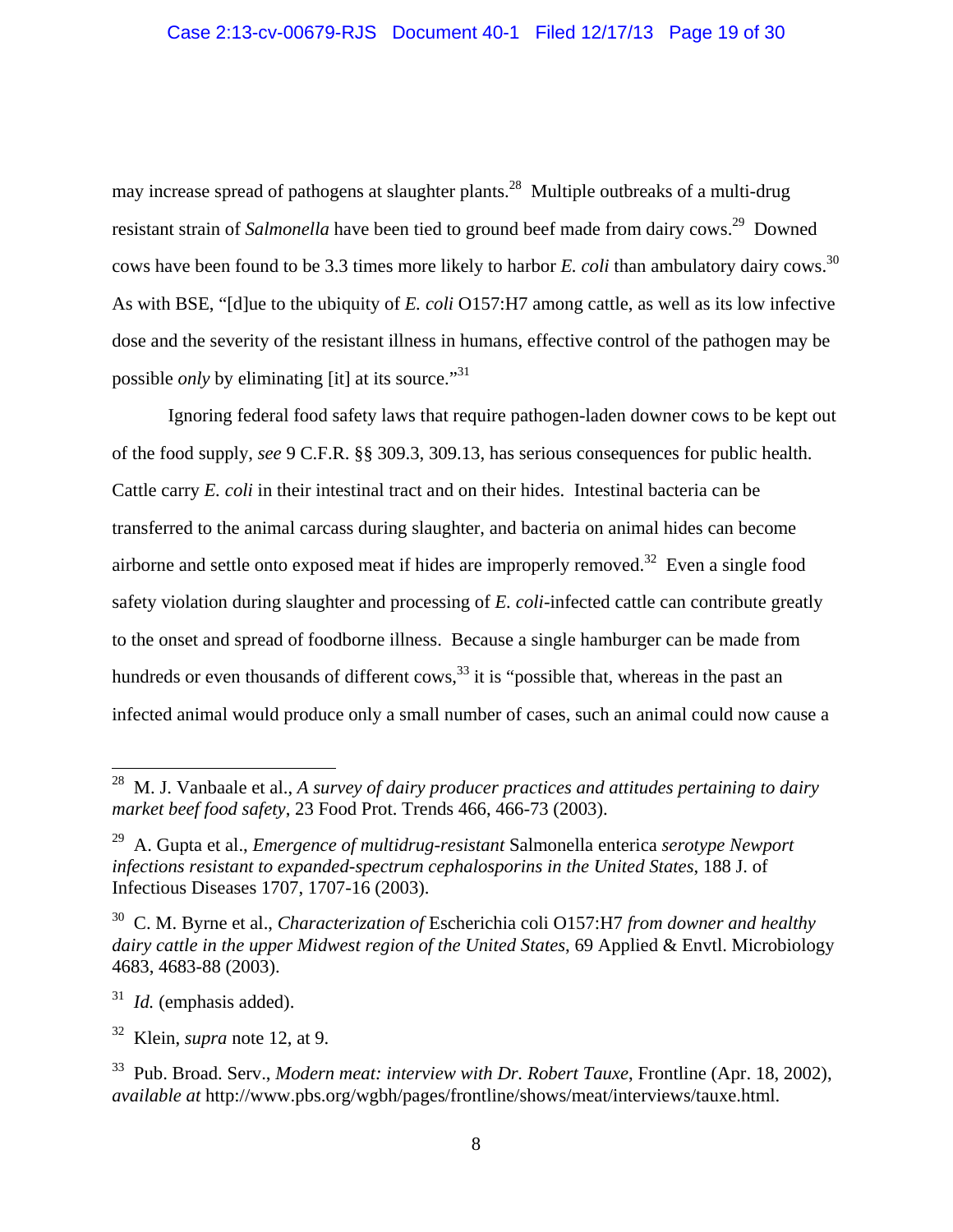large, widespread outbreak."34 A single downed cow infected with a pathogen such as *E. coli*  could contaminate more than 100,000 hamburgers with an infectious dose.<sup>35</sup> Thus, violating food safety regulations prescribing proper slaughter procedures seriously threatens public health.

#### **B. Unsanitary Conditions on Egg and Poultry Farms Increase the Risk that Salmonella and E. coli Will Contaminate Our Food Supply.**

Meat and eggs from poultry that are raised and slaughtered under unsanitary conditions also present serious risks of *Salmonella* or *E. coli* contamination. *Salmonella* contamination in poultry occurs most often during slaughter and processing, because live birds carry pathogens on their feathers and in their intestines that can be transferred to the carcass during slaughter.<sup>36</sup> Accordingly, the risk of contamination is directly related to the way in which the animals are raised. As with cattle, inhumane treatment of egg-laying hens and chicken often overlaps with unsanitary conditions that, together, promote disease.

Hens raised in animal factories are regularly kept in unsanitary conditions. Just some of the documented conditions include hens: covered in liquid manure from shallow manure scraping pits, moving between barns through manure trenches or on egg conveyors, and walking amidst manure overflows on barn floors.<sup>37</sup> In animal factories that use battery cages, hens are often: confined in overcrowded cages with the rotting corpses of other birds or birds suffering bloody injuries, covered in feces from birds in overhead cages, and prone to drown in manure

 $\overline{a}$ 

37 Humane Soc'y of the U.S. (HSUS), *Undercover at the Largest U.S. Egg Producer*, (2010) *available at http://www.humanesociety.org/assets/pdfs/farm/cal-maine investigation report.pdf;* Letter from John W. Thorsky, FDA District Director, to Austin Decoster, Owner, Quality Egg LLC (Oct. 15, 2010), *available at* 

http://www.fda.gov/ICECI/EnforcementActions/WarningLetters/2010/ucm229805.htm.

<sup>34</sup> Armstrong, *supra* note 27.

<sup>35</sup> *Id.* 

<sup>36</sup> Klein, *supra* note 12, at 8.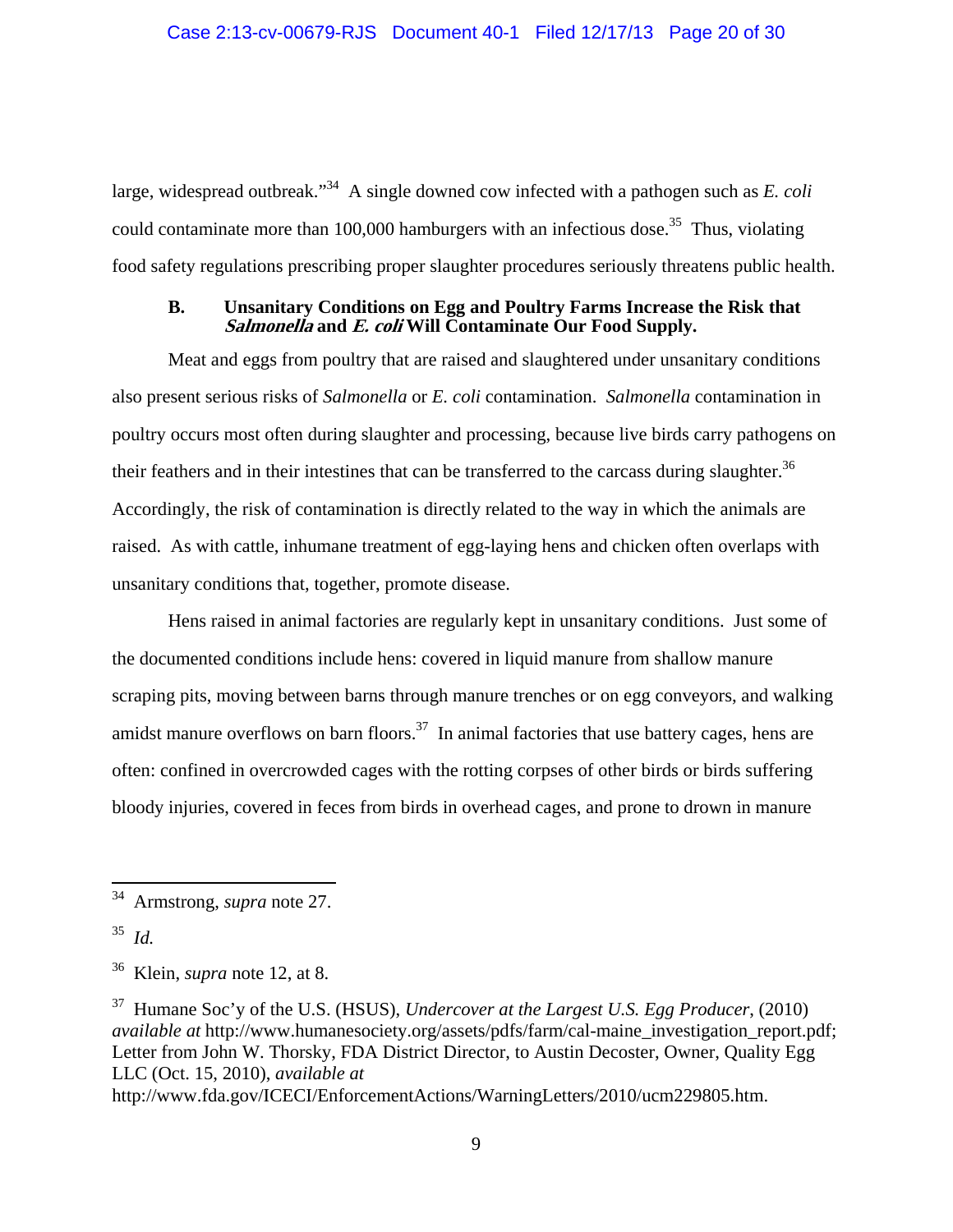trenches that run underneath the cages and into pipes leading to outside lagoons.<sup>38</sup> Decaying dead hens are customarily left on floors, in cages, and on cage ledges and tops, often in direct contact with live hens and eggs. $39$  When animals are not only exposed to feces and decaying carcasses but live in and among them, the risk of contamination is dire.

One primary indicator of the connection between animal factory conditions and contamination is the higher risk of *Salmonella* that caged hens have consistently been proven to present.<sup>40</sup> A 2010 study reported that housing laying hens in conventional battery cages is a significant risk factor for *Salmonella* Enteritidis and/or Typhimurium, and that *Salmonella*  shedding in caged flocks was twenty times more likely than in non-caged flocks.<sup>41</sup> The study attributed this to several factors, including larger hen flocks on cage farms, the reuse of cages without cleaning them between production rounds, the high density of animals, and low air quality due to indoor confinement.<sup>42</sup> Together, these factors create unsanitary conditions that cause bacteria to spread, and stressful conditions that cause poultry to shed bacteria they may be harboring.

These risks are exacerbated by the excessive use of antimicrobial feed additives and non-therapeutic antibiotics, which contribute to the emergence of resistant strains of pathogens. This causes disease to proliferate and spread among animals that are then introduced into the

 $\overline{a}$ 

40 HSUS, *Cage Confinement of Laying Hens Increases Salmonella Risk*, http://www.humanesociety.org/issues/confinement\_farm/facts/salmonella.html#.UpzFLOKkGik (last visited Dec. 16, 2013).

41 S. Van Hoorebeke et al., *Determination of the within and between flock prevalence and identification of risk factors for* Salmonella *infections in laying hen flocks housed in conventional and alternative systems*, 94 J. Preventive Vet. Med. 94, 94-100 (2010).

42 *Id*. at 99.

<sup>38</sup> HSUS, *supra* note 37.

<sup>39</sup> *Id.*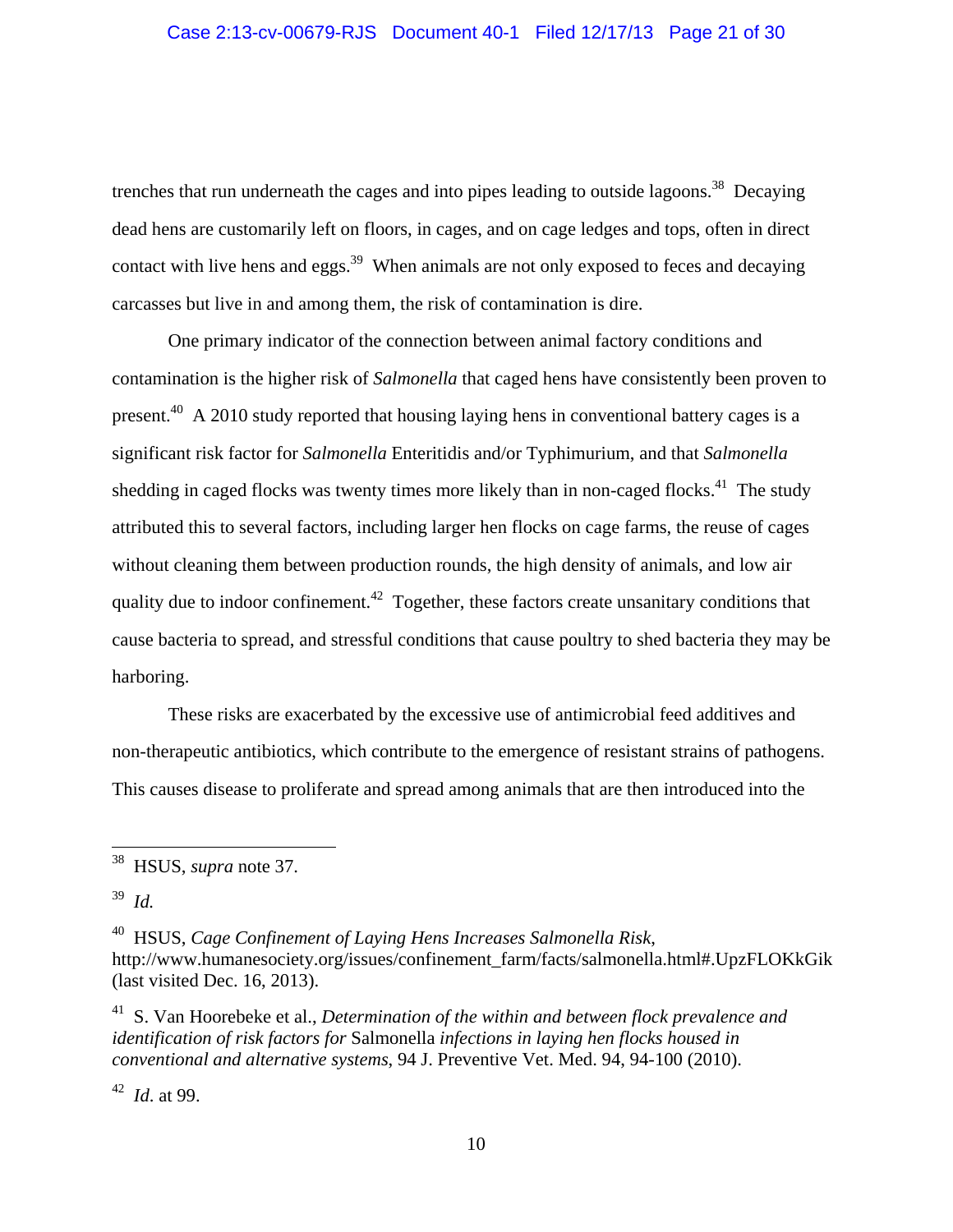food supply, which has direct implications for public health. CDC recently recognized that "there are specific situations in which the widespread use of antimicrobials in agriculture has resulted in an increase in resistant infections in humans."43 In fact, six antibiotic-resistant microorganisms are linked to foodborne illness.44 It is thus beyond dispute that how food animals are raised and slaughtered directly impacts public health.

#### **III. GOVERNMENT REGULATION ALONE HAS PROVEN INEFFECTIVE AT ADEQUATELY PROTECTING OUR FOOD SUPPLY**

Unfortunately, government regulation has proven woefully ineffective at protecting the public from foodborne illness associated with beef and poultry. The inadequacy of the U.S. government's efforts in this area was dramatically illustrated by a 2007 investigation conducted by the Humane Society of the United States (HSUS) at a California slaughter plant operated by Hallmark/Westland (Hallmark). At the time, Hallmark was the second-largest supplier of beef to the U.S. Department of Agriculture (USDA)'s Agricultural Marketing Service, which purchases beef for distribution to needy families, the elderly, and schools through the National School Lunch Program.

 For approximately six weeks in 2007, an HSUS investigator worked at the Hallmark plant and documented "egregious" violations of federal regulations.<sup>45</sup> Slaughterhouse employees routinely and purposefully ignored regulations "simply so they could get these cattle who could not even walk into the kill box."<sup>46</sup> Among other things, the HSUS investigator "filmed workers"

 $\overline{a}$ 

<sup>43</sup> Lydia Zuraw, *CDC Acknowledges Role of Farms in Antibiotic Resistance*, Food Safety News (Sept. 17, 2013), www.foodsafetynews.com/2013/09/drug-resistant-infections/.

<sup>44</sup> *Id*.

<sup>45</sup> USDA, OIG, *Audit Report: Evaluation of FSIS Management Controls Over Pre-Slaughter Activities*, at i, iii (Nov. 2008), *available at* http://www.usda.gov/oig/webdocs/24601-07-KC.pdf (hereinafter "Audit Report").

<sup>46</sup> Pacelle Testimony, *supra* note 20, at 2.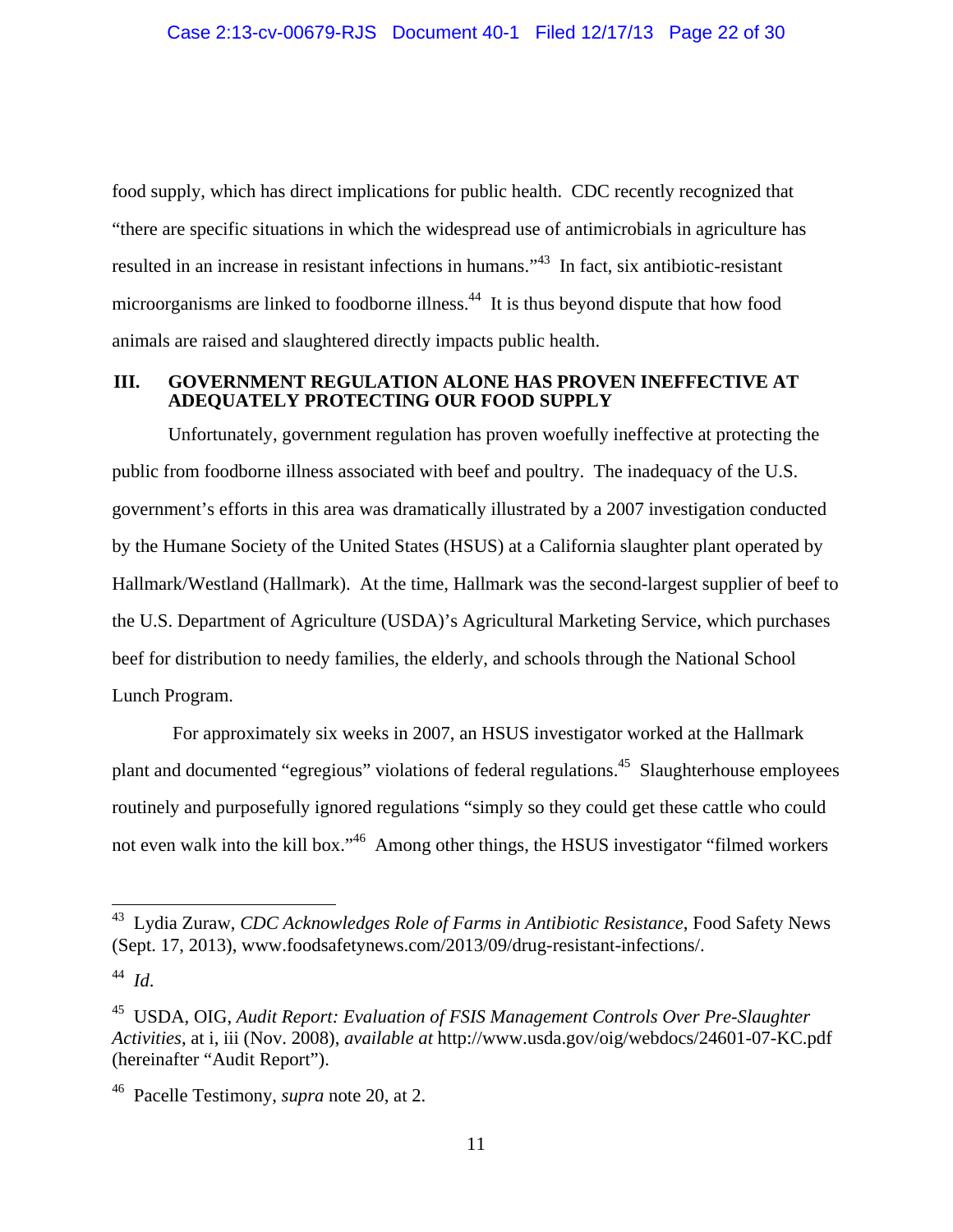ramming cows with the blades of a forklift, jabbing them in the eyes, applying painful electrical shocks often in sensitive areas, dragging them with chains pulled by heavy machinery, and torturing them with a high-pressure water hose to simulate drowning" by spraying water into their nostrils, "all in attempts to force crippled animals to walk to slaughter."<sup>47</sup> In one case, the investigator videotaped a cow "who collapsed on her way into the stunning box. After she was electrically shocked and still could not stand, she was shot in the head with a captive bolt gun to stun her and then dragged on her knees into slaughter."<sup>48</sup>

These practices took place at a plant where on-site USDA inspectors were present. USDA management assigns tasks to inspectors throughout a slaughter facility, and inspectors are not necessarily permanently stationed in areas where they can witness animal handling. In the Hallmark plant, the USDA inspector was only present at two predictable times each day. Rather than inspect animals individually, the inspector looked at groups of thirty to thirty-five animals as they passed by and "merely noted those animals who could not stand and then approved the remainder for slaughter.<sup>"49</sup> In addition, even though USDA inspectors are required to monitor and verify humane handling during offloading and for holding animals, the inspector was "rarely" present during offloading and was only observed in pens or chutes at the two predictable times each day.<sup>50</sup> The HSUS investigation ultimately led Congress, USDA, and the public to question how such events could have occurred at a slaughter plant that was under inspection by USDA's Food Safety and Inspection Service (FSIS).<sup>51</sup>

USDA could not deny its failures with regard to the Hallmark plant. In the USDA Office

 $\overline{a}$ 

<sup>47</sup> *Id.* at 1.

<sup>48</sup> *Id.* 

<sup>49</sup> *Id.* at 2.

 $50$  *Id.* at 4.

<sup>51</sup> Audit Report, *supra* note 45, at ii.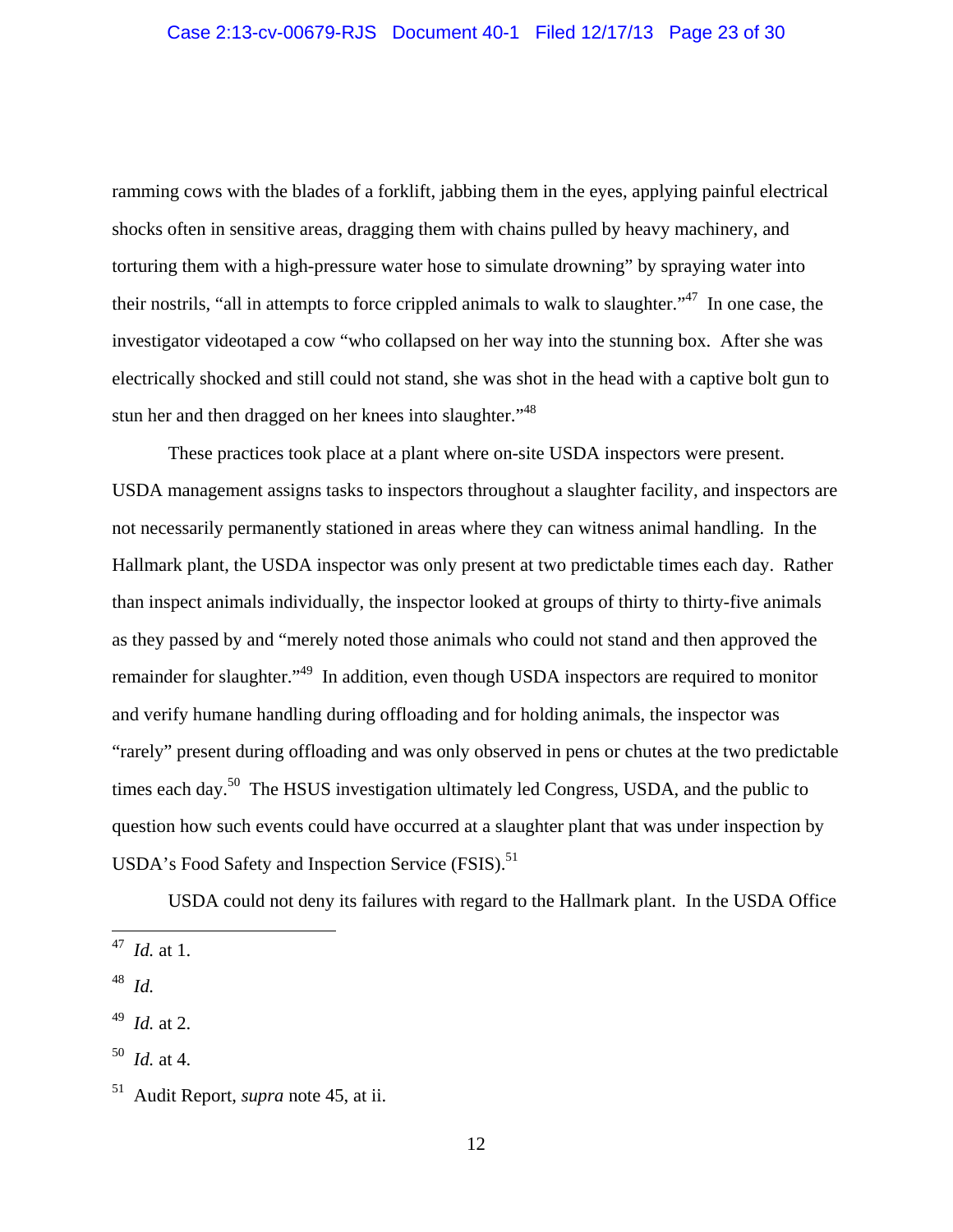of the Inspector General (OIG)'s audit of Hallmark following HSUS's investigation, FSIS veterinarians admitted that "they took shortcuts in ante-mortem inspection activities in order to complete all assigned tasks."52 OIG further found that "there were deliberate actions by Hallmark personnel to bypass required inspections, as well as noncompliance with required inspection procedures by FSIS in-plant staff. Supervisory and other management controls did not detect and/or prevent these incidents."<sup>53</sup> OIG concluded that "there is an inherent vulnerability that humane handling violations can occur and not be detected by FSIS inspectors."<sup>54</sup>

Even following HSUS's investigation, in some cases USDA still fails to enforce federal regulations in a way that protects consumer health. For example, a hidden camera installed in a veal slaughtering plant as part of an undercover investigation in 2009 revealed a USDA inspector failing to act when confronted with clear evidence of serious regulatory violations. "In one scene, a worker attempted to skin a calf who was still alive, directly in front of this inspector. The government official told the worker that if another USDA inspector . . . saw this, the plant would be shut down, but he allowed the abuse to continue."<sup>55</sup> The worker then told the HSUS investigator "not to tell him if a live calf was in the pile of dead animals because, 'I'm not supposed to know. I could shut them down for that."<sup>56</sup>

Today, the situation is no better—and has arguably taken a turn for the worse. Since HSUS's investigation, Congress has proposed regulations that will result in even fewer

1

56 *Id.*

<sup>52</sup> *Id*. at iv.

<sup>53</sup> *Id*. at iii.

<sup>54</sup> *Id.* 

<sup>&</sup>lt;sup>55</sup> Hearing Before the House Comm. on Oversight and Gov't Reform, Subcomm. on Domestic Policy, 111th Cong. (Mar. 4, 2010) (statement of Wayne Pacelle), *available at* http://www.humanesociety.org/assets/pdfs/farm/pacelle\_slaughter\_030410.pdf.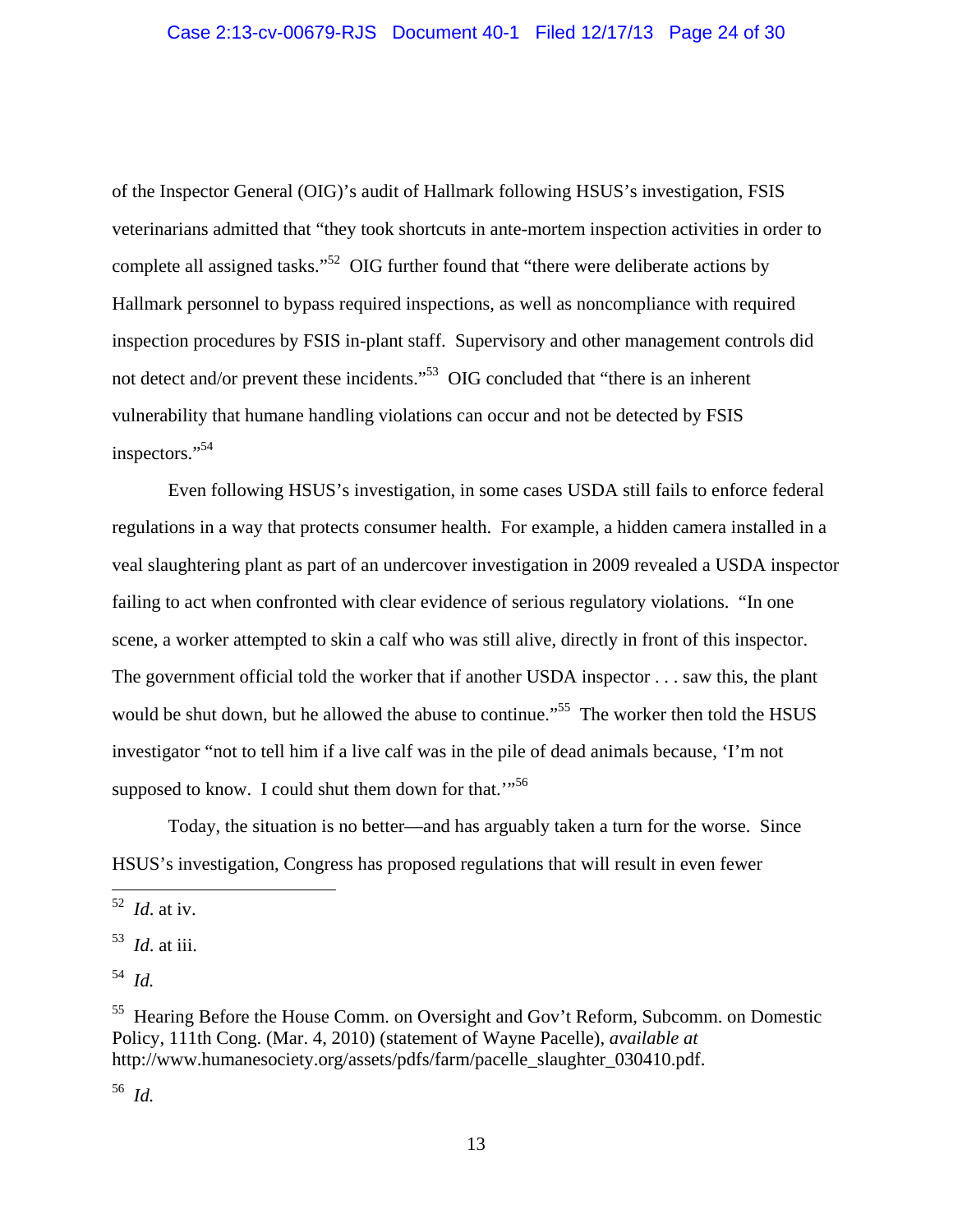inspectors being present at beef and poultry plants.<sup>57</sup> The new law will also result in quicker turnaround times on production lines, which increases pressure on plant workers and can make it more difficult to stop contamination. In all, government regulations and enforcement have been, and continue to be, demonstrably inadequate when it comes to protecting the food supply from contaminated beef and poultry products.

#### **IV. UNDERCOVER INVESTIGATIONS ARE CRITICAL TO DOCUMENTING, EXPOSING, AND PREVENTING INHUMANE AND UNSANITARY PRACTICES THAT THREATEN PUBLIC HEALTH**

In light of the serious implications for public health, it is essential that the public, the federal agencies tasked with protecting our food supply, and our lawmakers be made aware of how animals are treated and slaughtered in animal factories. In the absence of effective government regulation, private, undercover investigations of the kind conducted by Plaintiffs and outlawed by Utah's "ag gag" law fulfill the much-needed role of overseeing the safety of our food supply.

### **A. Hallmark/Westland Investigation and Recall**

 $\overline{a}$ 

HSUS's 2007 investigation of the Hallmark plant did not just reveal atrocities at a federally-regulated plant; it also resulted in the largest beef recall in U.S. history and landmark changes to food safety regulation. As a direct result of the investigation, USDA recalled two years' worth of ground beef—143 million pounds—due to concerns that it did not receive complete and proper inspection and was therefore unfit for human consumption.<sup>58</sup> HSUS's

<sup>57</sup> *See* Modernization of Poultry Slaughter Inspection, 77 Fed. Reg. 4408 (proposed Jan. 27, 2012); *see generally* Gov't Accountability Office, *Food Safety: More Disclosure and Data Needed to Clarify Impact of Changes to Poultry and Hog Inspections* (Aug. 2013), *available at*  http://www.gao.gov/assets/660/657144.pdf.

<sup>&</sup>lt;sup>58</sup> Statement by Secretary of Agric. Ed Schafer Regarding Hallmark/Westland Meat Packing Company Two Year Product Recall, Feb. 17, 2008, *available at*  http://www.usda.gov/wps/portal/usda/usdamediafb?contentid=2008/02/0046.xml&printable=true &contentidonly=true.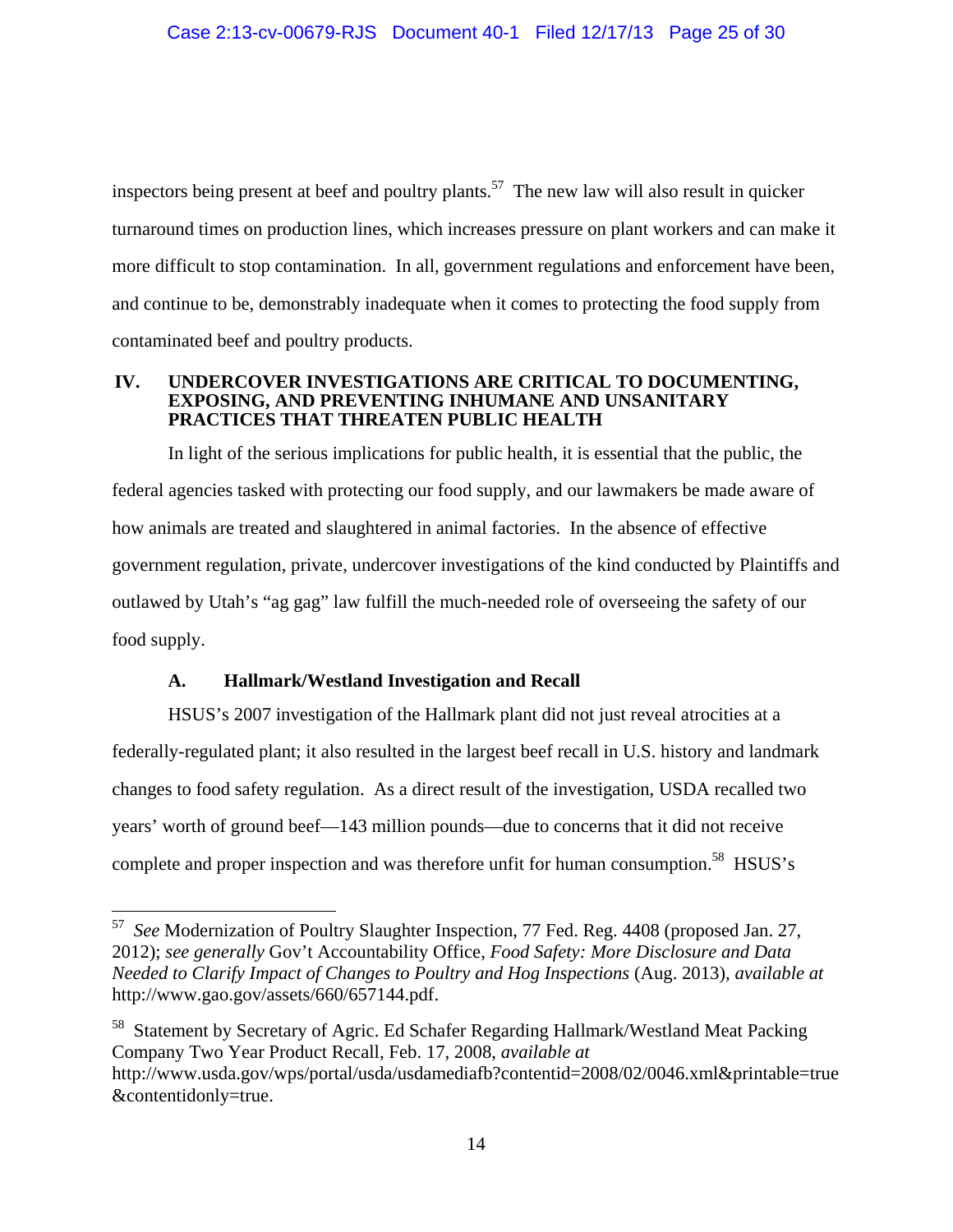undercover investigation also led to a comprehensive audit that revealed numerous deficiencies in FSIS compliance, detection, and management that implicate food safety industry-wide;<sup>59</sup> led the U.S. Secretary of Agriculture to request a criminal investigation that resulted in criminal charges against plant staff;60 and enabled HSUS to bring a *qui tam* action against Hallmark that resulted in the company agreeing to entry of a judgment approaching \$156 million, following a \$497 million judgment. $61$ 

HSUS's undercover investigation also prompted USDA to issue regulations requiring nonambulatory disabled cattle to be condemned as unfit for human food under the Federal Meat Inspection Act, 21 U.S.C. §§ 601-625. 9 C.F.R. §§ 309.3, 309.13. Downer cows and calves must now be separated from ambulatory animals and placed in covered pens, and FSIS inspectors must be notified when downer cows are present. *Id*. §§ 309.3(e), 309.13(b), 313.2(d).<sup>62</sup> The regulations further prohibit "[t]he dragging of disabled animals and other animals unable to move, while conscious." *Id*. § 313.2(d). These regulations are specifically meant to mitigate the potential for downer cows to be slaughtered and introduced into the food supply because they "present a significant risk to human health." 69 Fed. Reg. at 1863.

If these regulations were fully enforced, they could reduce the number of illnesses and

 $\overline{a}$ 

61 Jonathan Stempel, *U.S., Suppliers Settle Over School Lunch Beef Linked to Recall*, Reuters (Nov. 27, 2013), http://www.reuters.com/article/2013/11/27/us-usa-schoollunch-settlementidUSBRE9AQ18M20131127; HSUS, Owners of Infamous Calif. Slaughterhouse Pay Millions to Settle Government Fraud Case (Nov. 27, 2013), *available at*  http://www.humanesociety.org/news/press\_releases/2013/11/Hallmark\_settlement\_112713.html #.Uq9-ISdu6M8.

<sup>59</sup> *See generally* Audit Report, *supra* note 45, at iv-v.

<sup>60</sup> *Id*. at ii; Andrew Martin, *Largest Recall of Ground Beef Is Ordered*, New York Times (Feb. 18, 2008), *available at* http://www.nytimes.com/2008/02/18/business/18recall.html?\_r=0.

 $62$  Unlike downer cattle, downer veal calves are not required to be condemned. They must be set apart and held for treatment, but can still be slaughtered for human consumption after treatment. 9 C.F.R. § 309.13(b).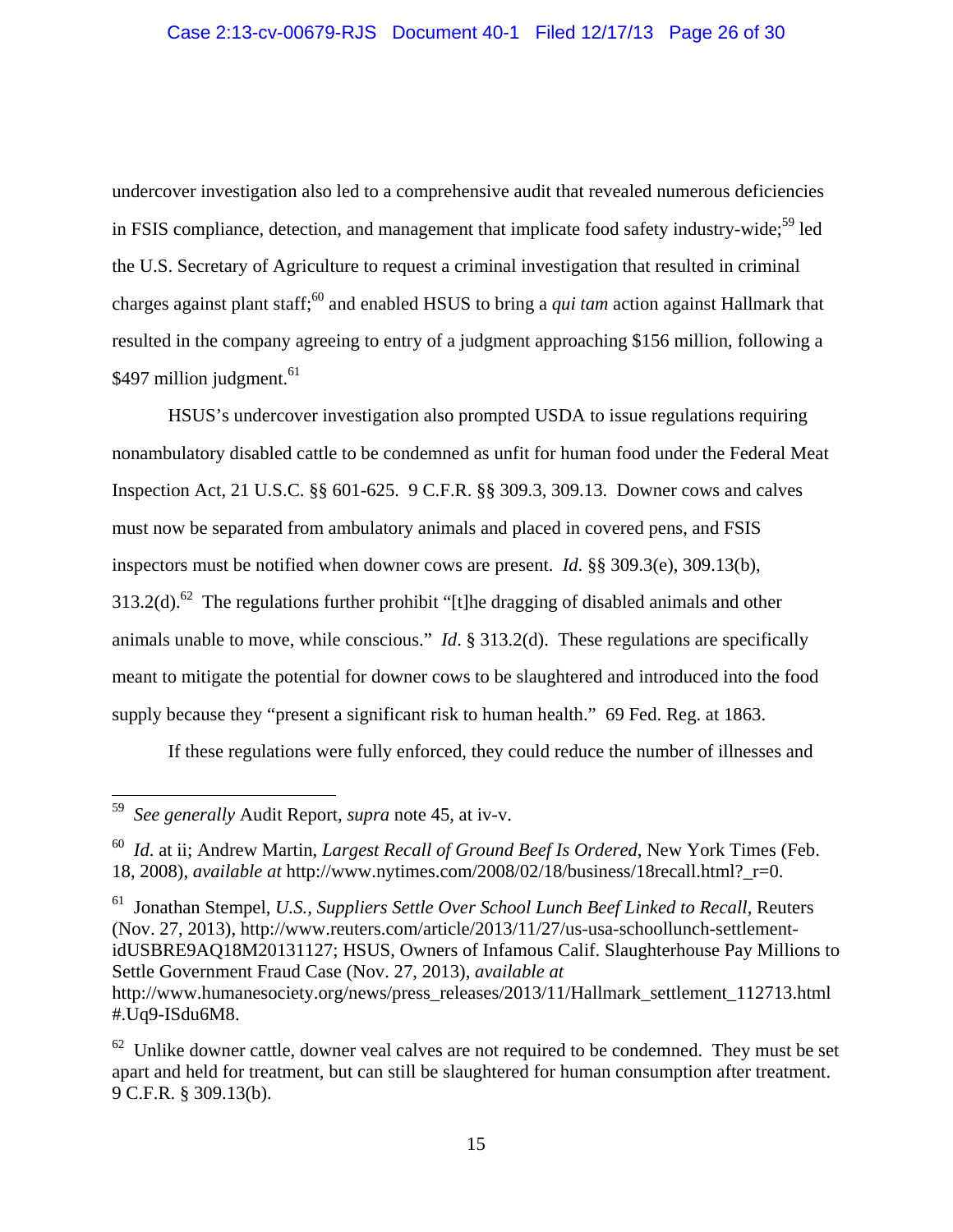deaths caused by adulterated beef products. However, enforcement requires adequate investigation. As explained above, USDA has simply failed in this respect. Undercover investigations thus fill a crucial gap by helping to ensure that vitally important federal regulations are followed, and that violations are revealed and remedied.

### **B. Other Undercover Investigations**

The documented abuses and food safety violations at the Hallmark plant are not isolated instances; numerous undercover investigations have revealed similar behavior with similar food safety implications. Plaintiff PETA's 2006 undercover investigation of the Butterball turkey processing plant revealed workers strangling birds to death, trying to decapitate birds with their bare hands, stomping on live birds to crush their skulls, and kicking live birds around in standing water to make a splash just before killing them.<sup>63</sup> PETA's 2007 investigation at a Tyson Foods plant documented workers urinating on the conveyor in the "live-hang area," where chickens hang by their feet in a shackle conveyor that moves them to slaughter.<sup>64</sup> A 2009 undercover investigation at one of the largest egg suppliers in the U.S. revealed mummified bird corpses disintegrating in cages with live birds, and eggs rolling over rotting carcasses.<sup>65</sup> In 2010, an undercover investigation that revealed hens and eggs exposed to dead birds, manure, and blood led to a nationwide egg recall when eggs from the plant tested positive for *Salmonella*. 66 That same year, similar conditions documented by FDA at an Iowa egg processing plant led to one of

1

<sup>63</sup> PETA, *PETA's Butterball Investigator's Statements*, http://www.peta.org/features/petasbutterball-investigators-statements/ (last visited Dec. 8, 2013).

<sup>64</sup> PETA, *Tyson Workers Torturing Birds, Urinating on Slaughter Line,*  https://secure.peta.org/site/Advocacy?cmd=display&page=UserAction&id=1121 (last visited Dec. 16, 2013).

<sup>65</sup> Compassion Over Killing, *Dunkin' Donuts' Egg Supplier Exposed!*, http://dunkincruelty.com/investigation (last visited Dec. 16, 2013).

<sup>66</sup> HSUS, *supra* note 37.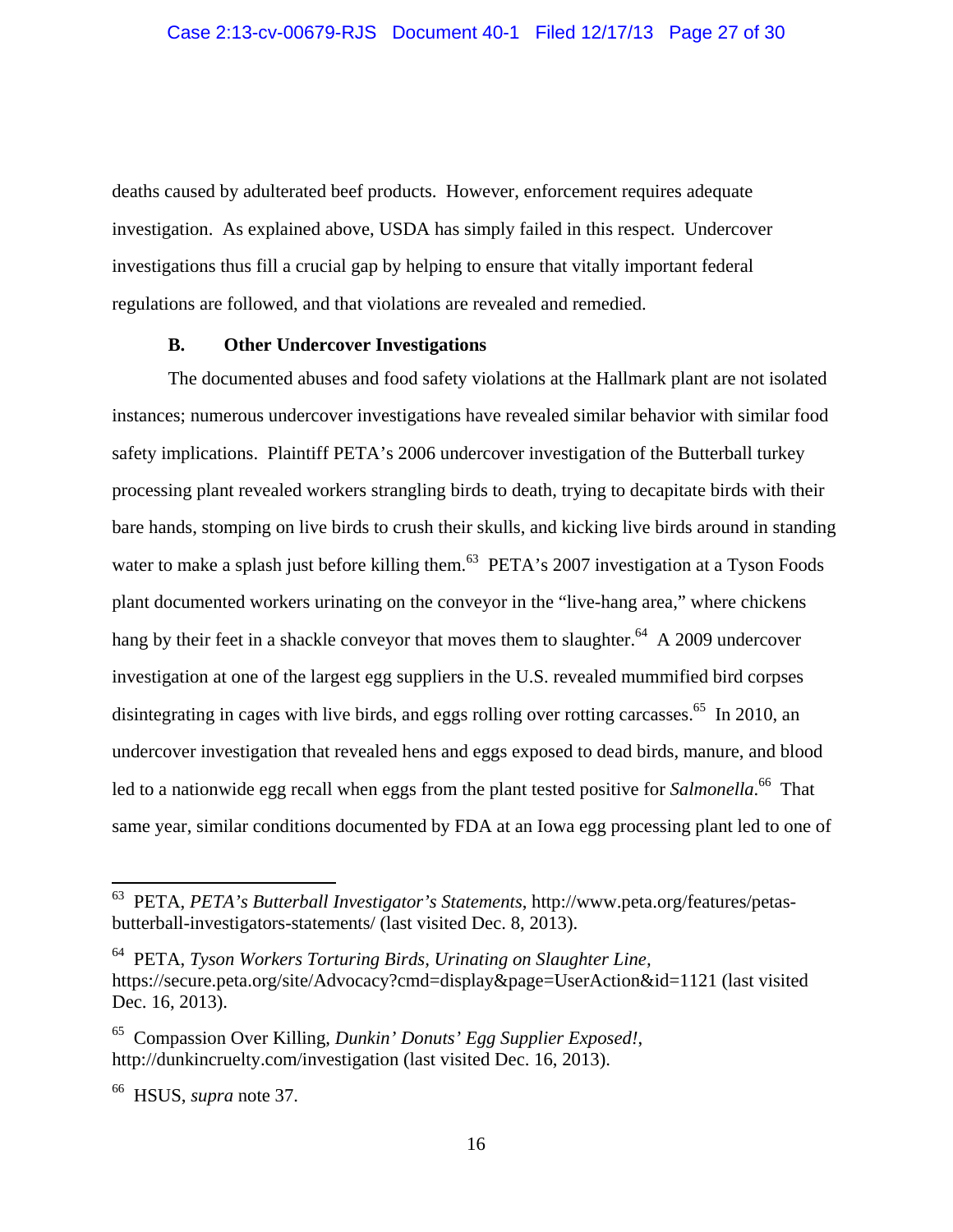the largest egg recalls in U.S. history. $67$ 

Had "ag gag" laws such as Utah's been in effect at the time of these investigations, they could not have taken place. Consumers would have been wholly unaware of these illegal practices at animal factories and the government's failure to stop them. The illegal activities would have continued unabated and without consequence, and keeping consumers at unnecessary risk of contracting foodborne illness from contaminated animal products. These investigations thus play a crucial role—which the government has failed to fulfill—of protecting our food supply and public health.

#### **CONCLUSION**

 The deplorable conditions at animal factories have significant consequences for public health. The connections between inhumane, unsanitary practices and foodborne illness are plain. The disregard for food safety that accompanies the disregard for animal well-being puts the American public at unnecessary, preventable risk of foodborne illness. In light of the serious implications for public health, it is essential that the public, the federal agencies tasked with protecting our food supply, and our lawmakers be made aware of how animals are treated and slaughtered in animal factories. Utah's attempts to keep hidden such critical information is therefore an issue of vital importance that the Court should decide on the merits of this case.

Dated: December 17, 2013 Respectfully submitted,

 $\overline{a}$ 

 /s/ Cristina R. Stella Cristina R. Stella Paige M. Tomaselli CENTER FOR FOOD SAFETY 303 Sacramento St., 2nd Floor

<sup>67</sup> Letter from John W. Thorsky, *supra* note 37; Associated Press, *Recall Expands to more than half a billion eggs*, NBCNews.com, http://www.nbcnews.com/id/38741401/ns/healthfood safety/t/recall-expands-more-half-billion-eggs/#.Uq NMuKFdmp (last visited Dec. 16, 2013).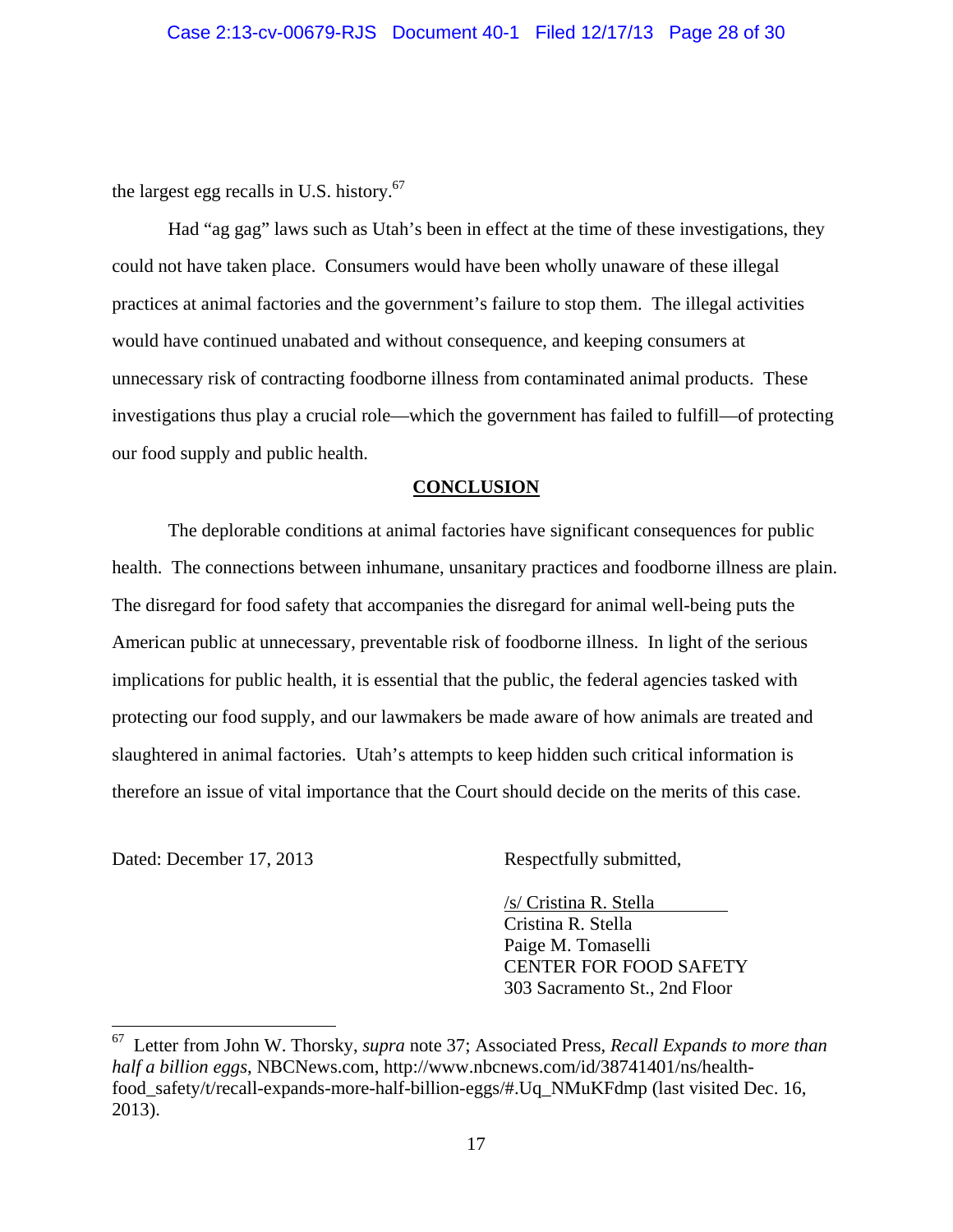San Francisco, CA 94111 Telephone: (415) 826 2770 Emails: cstella@centerforfoodsafety.org ptomaselli@centerforfoodsafety.org

Kathleen W. Toth (Utah Bar No. 8437) MANNING CURTIS BRADSHAW & BEDNAR, LLC 136 E. South Temple, Suite 1300 Salt Lake City, Utah 84111 Telephone: (801) 363 5678 Email: ktoth@mc2b.com

*Attorneys for Proposed Amici Curiae*